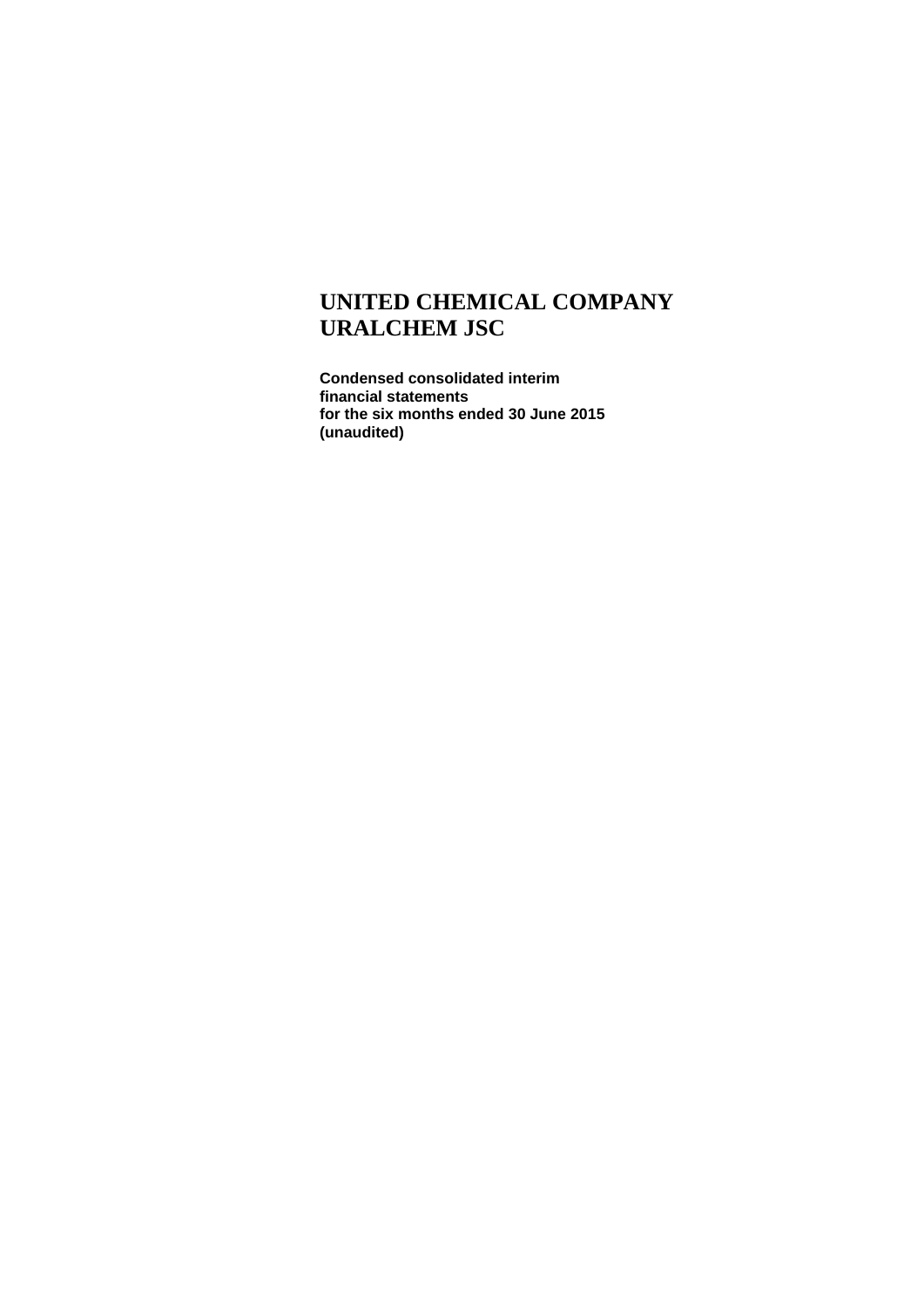## **TABLE OF CONTENTS**

## **Page**

| Statement of management's responsibilities for the preparation and approval of the condensed consolidated interim |  |
|-------------------------------------------------------------------------------------------------------------------|--|
|                                                                                                                   |  |
| Condensed consolidated interim financial statements for the six months ended 30 June 2015 (unaudited):            |  |
|                                                                                                                   |  |
|                                                                                                                   |  |
|                                                                                                                   |  |
|                                                                                                                   |  |
|                                                                                                                   |  |
|                                                                                                                   |  |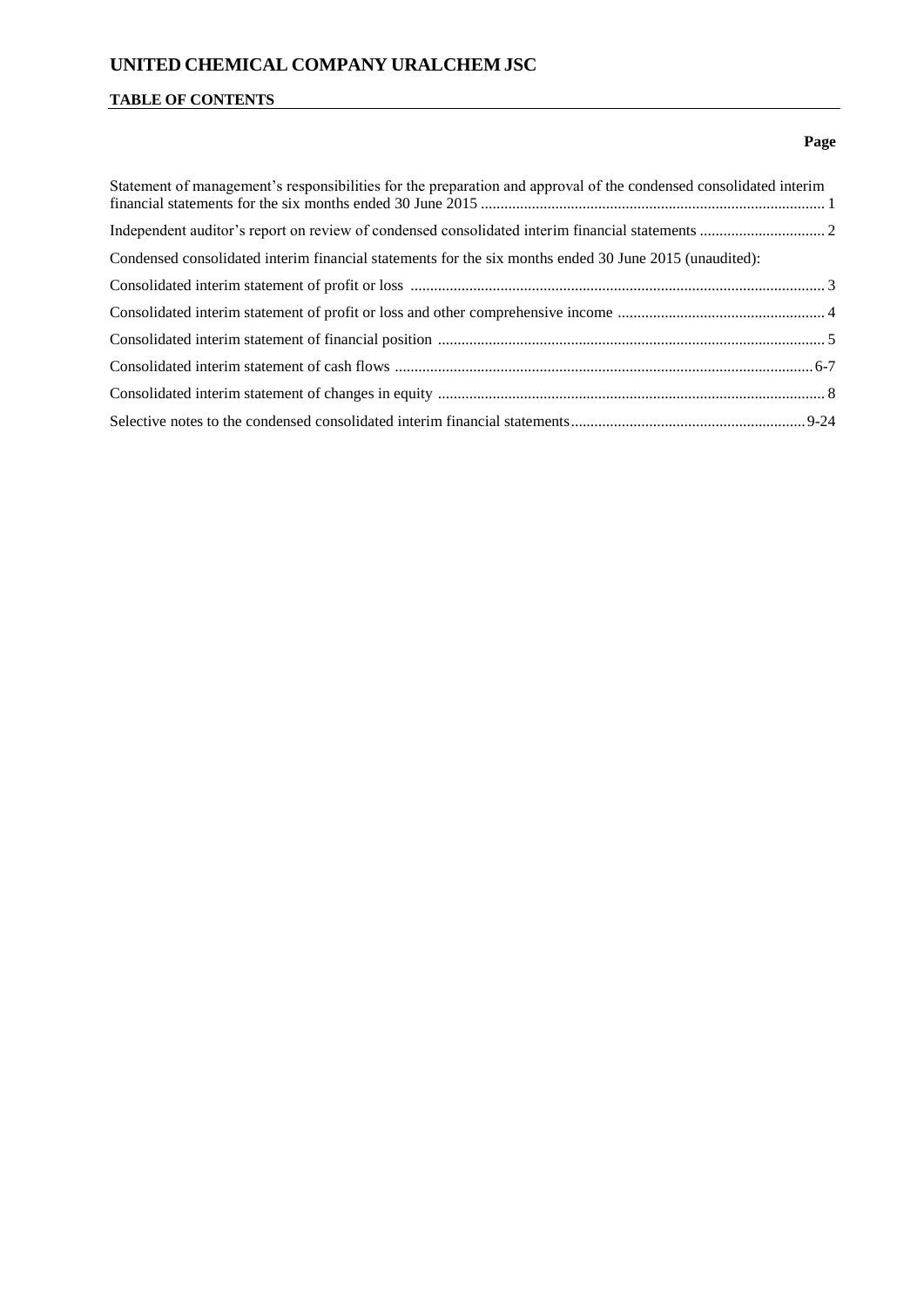#### **STATEMENT OF MANAGEMENT'S RESPONSIBILITIES FOR THE PREPARATION AND APPROVAL OF THE CONDENSED CONSOLIDATED INTERIM FINANCIAL STATEMENTS FOR THE SIX MONTHS ENDED 30 JUNE 2015 (UNAUDITED)**

The following statement, which should be read in conjunction with the independent auditor's report on review of the condensed consolidated interim financial statements set out on page 2, is made with a view to distinguishing the respective responsibilities of management and those of the independent auditor in relation to the condensed consolidated interim financial statements of United Chemical Company UralChem JSC and its subsidiaries (together, "the Group").

Management is responsible for the preparation of condensed consolidated interim financial statements that present fairly the financial position of the Group as at 30 June 2015, and the results of its operations, cash flows and changes in equity for the six months then ended, in accordance with International Accounting Standard 34 *Interim Financial Reporting*.

In preparing the condensed consolidated interim financial statements, management is responsible for:

- selecting suitable accounting principles and applying them consistently;
- making judgements and estimates that are reasonable and prudent;
- stating whether International Financial Reporting Standards have been followed, subject to any material departures disclosed and explained in the condensed consolidated interim financial statements; and
- preparing the condensed consolidated interim financial statements on a going concern basis, unless it is inappropriate to presume that the Group will continue in business for the foreseeable future.

Management is also responsible for:

designing, implementing and maintaining an effective system of internal controls, throughout the Group;

\_\_\_\_\_\_\_\_\_\_\_\_\_\_\_\_\_\_\_\_\_\_\_\_\_ \_\_\_\_\_\_\_\_\_\_\_\_\_\_\_\_\_\_\_\_\_\_\_\_\_

- maintaining statutory accounting records in compliance with local legislation and accounting standards in the respective jurisdictions in which the Group operates;
- taking steps to safeguard the assets of the Group; and
- detecting and preventing fraud and other irregularities.

The condensed consolidated interim financial statements for the six months ended 30 June 2015 were approved on 28 August 2015 by:

Andrey Pakhomenkov Dmitry Tatyanin

Chief financial officer Deputy chief executive officer

Moscow, Russia 28 August 2015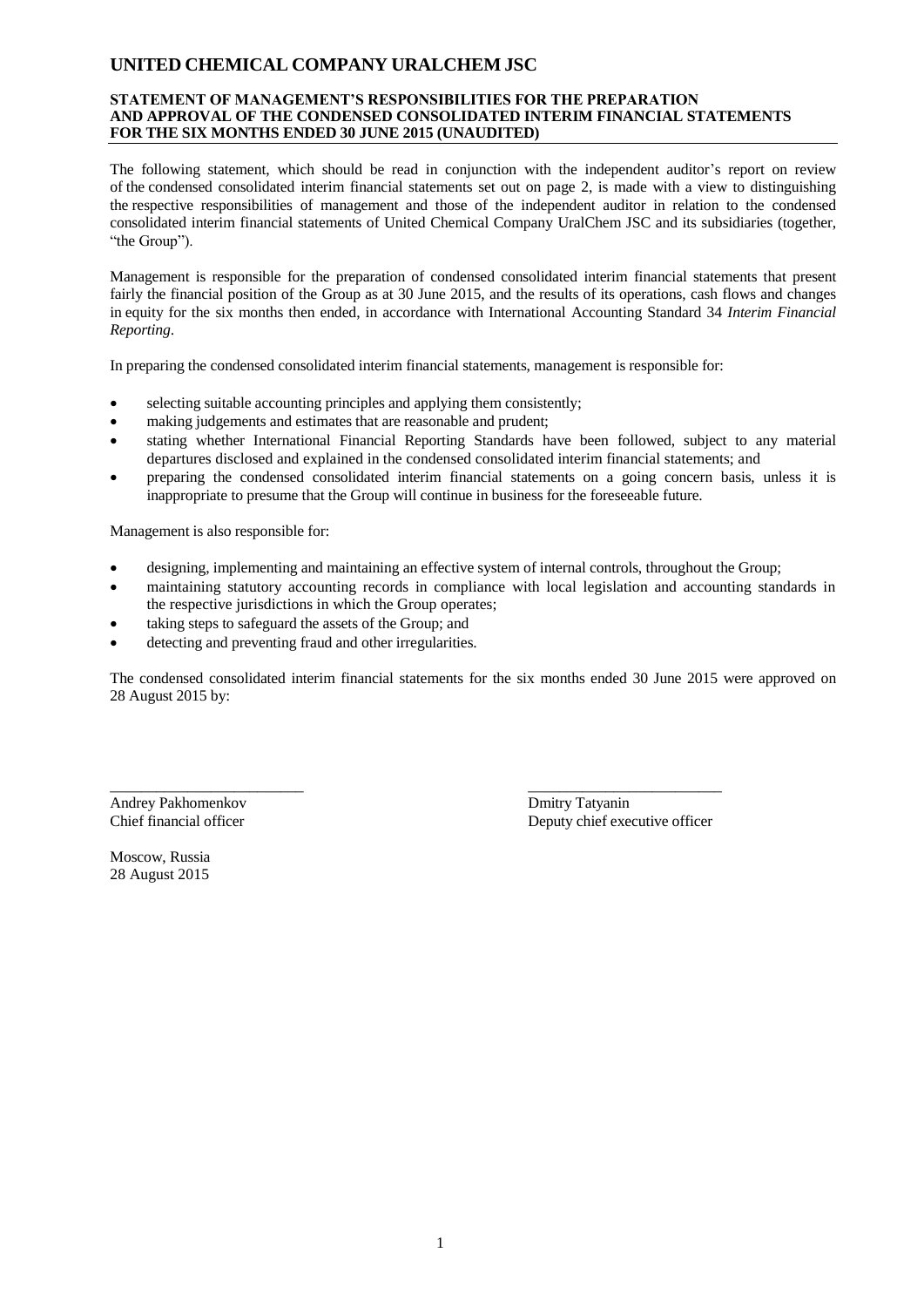# Deloitte.

ZAO Deloitte & Touche CIS 5 Lesnaya Street Moscow. 125047 Russia

Tel: +7 (495) 787 06 00 Fax: +7 (495) 787 06 01 www.deloitte.ru

#### **INDEPENDENT AUDITOR'S REPORT ON REVIEW OF THE CONDENSED CONSOLIDATED INTERIM FINANCIAL STATEMENTS**

#### **To the Shareholders of United Chemical Company UralChem JSC:**

We have reviewed the accompanying condensed consolidated interim statement of financial position of United Chemical Company UralChem JSC and its subsidiaries (collectively, "the Group") as at 30 June 2015 and the related condensed consolidated interim statements of profit or loss and other comprehensive income, cash flows and changes in equity for the six months then ended, and a summary of significant accounting policies and other explanatory notes. Management is responsible for the preparation and fair presentation of these condensed consolidated interim financial statements in accordance with International Accounting Standard 34, *Interim Financial Reporting* ("IAS 34"). Our responsibility is to express a conclusion on these condensed consolidated interim financial statements based on our review.

#### **Scope of Review**

We conducted our review in accordance with International Standard on Review Engagements 2410, *Review of Interim Financial Information Performed by the Independent Auditor of the Entity*. A review of condensed consolidated interim financial statements consists of making inquiries, primarily of persons responsible for financial and accounting matters, and applying analytical and other review procedures. A review is substantially less in scope than an audit conducted in accordance with International Standards on Auditing and consequently does not enable us to obtain assurance that we would become aware of all significant matters that might be identified in an audit. Accordingly, we do not express an audit opinion.

#### **Conclusion**

Based on our review, nothing has come to our attention that causes us to believe that the accompanying condensed consolidated interim financial statements are not prepared, in all material respects, in accordance with IAS 34.

Moscow, Russia 28 August 2015

Deloitte refers to one or more of Deloitte Touche Tohmatsu Limited, a UK private company limited by quarantee, and its network Detroite retries to one of members finds a legally separate and independent entity. Please see www.deloitte.com/about for a detailed<br>of member firms, each of which is a legally separate and independent entity. Please see w for a detailed description of the legal structure of Deloitte CIS.

© 2015 ZAO Deloitte & Touche CIS. All rights reserved.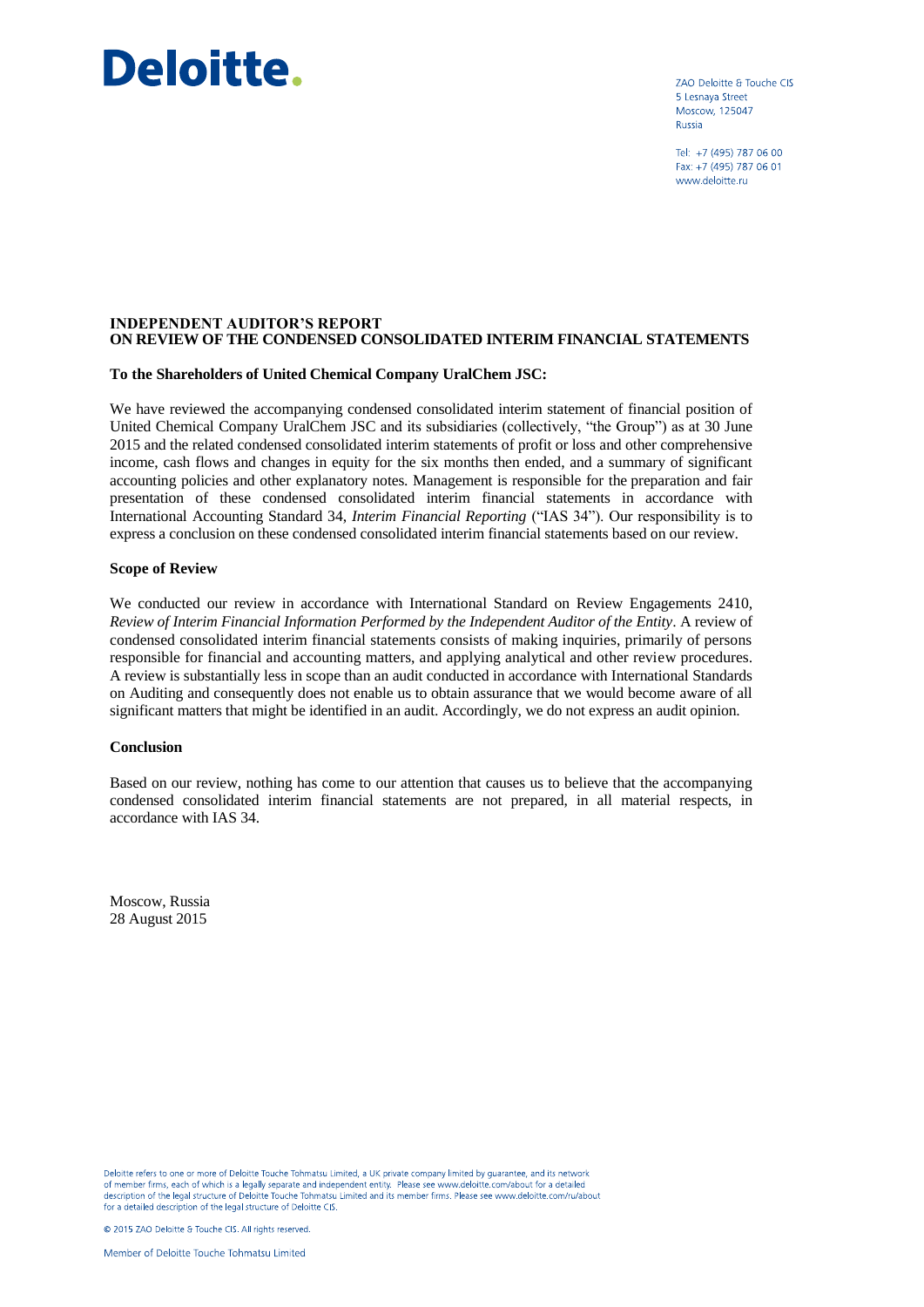#### **CONSOLIDATED INTERIM STATEMENT OF PROFIT OR LOSS FOR THE SIX MONTHS ENDED 30 JUNE 2015 (UNAUDITED)**

All amounts are in thousands of Russian roubles unless otherwise stated

|                                     |              |                | Six months ended 30 June | Three months ended 30 June |             |
|-------------------------------------|--------------|----------------|--------------------------|----------------------------|-------------|
|                                     | <b>Notes</b> | 2015           | 2014                     | 2015                       | 2014        |
| <b>Revenue</b>                      |              |                |                          |                            |             |
| Sales of goods                      | 5            | 53, 355, 197   | 35,309,213               | 24,194,240                 | 16,528,802  |
| Other sales                         |              | 1,241,541      | 1,227,642                | 529,742                    | 600,391     |
| <b>Total revenue</b>                |              | 54,596,738     | 36,536,855               | 24,723,982                 | 17,129,193  |
| Cost of sales                       | 6            | (18, 199, 783) | (15, 337, 583)           | (9,759,056)                | (7,150,878) |
| Gross profit                        |              | 36,396,955     | 21,199,272               | 14,964,926                 | 9,978,315   |
| Selling and distribution expenses   | 7            | (9,871,625)    | (8,074,409)              | (4,800,559)                | (3,704,634) |
| General and administrative expenses | 8            | (2,785,370)    | (2,505,124)              | (1,335,420)                | (1,208,315) |
| Other operating income              |              | 190,693        | 207,110                  | 54,007                     | 138,819     |
| Other operating expenses            |              | (1,923,003)    | (1, 122, 128)            | (1,093,126)                | (767, 906)  |
| <b>Operating profit</b>             |              | 22,007,650     | 9,704,721                | 7,789,828                  | 4,436,279   |
| Interest and other finance income   |              | 415,185        | 25,083                   | 171,817                    | 13,781      |
| Interest and other finance expense  | 9            | (11, 270, 861) | (3,922,072)              | (3,708,408)                | (1,992,806) |
| Share of gain of associates         | 11           | 3,961,585      | 231,147                  | 2,135,663                  | 120,265     |
| Impairment of non-current assets    |              |                | (15,983)                 |                            | (15,983)    |
| Foreign exchange gain/(loss)        |              |                |                          |                            |             |
| from financing activities           |              | 3,204,004      | (4,011,770)              | 12,862,170                 | 9,550,116   |
| <b>Profit before tax</b>            |              | 18,317,563     | 2,011,126                | 19,251,070                 | 12,111,652  |
| Income tax expense                  |              | (4,589,807)    | (1,488,314)              | (3,412,999)                | (2,812,386) |
| Profit for the period               |              | 13,727,756     | 522,812                  | 15,838,071                 | 9,299,266   |
| Attributable to:                    |              |                |                          |                            |             |
| Shareholders of the Company         |              | 13,646,720     | 500,297                  | 15,793,181                 | 9,286,943   |
| Non-controlling interests           |              | 81,036         | 22,515                   | 44,890                     | 12,323      |
|                                     |              | 13,727,756     | 522,812                  | 15,838,071                 | 9,299,266   |
| Earnings per share                  |              |                |                          |                            |             |
| Weighted average number of          |              |                |                          |                            |             |
| ordinary shares in issue during     |              |                |                          |                            |             |
| the period                          |              |                |                          |                            |             |
| Basic and diluted earnings per      |              | 500,000,000    | 500,000,000              | 500,000,000                | 500,000,000 |
| share (Russian roubles)             |              | 27.3           | 1.0                      | 31.6                       | 18.6        |
|                                     |              |                |                          |                            |             |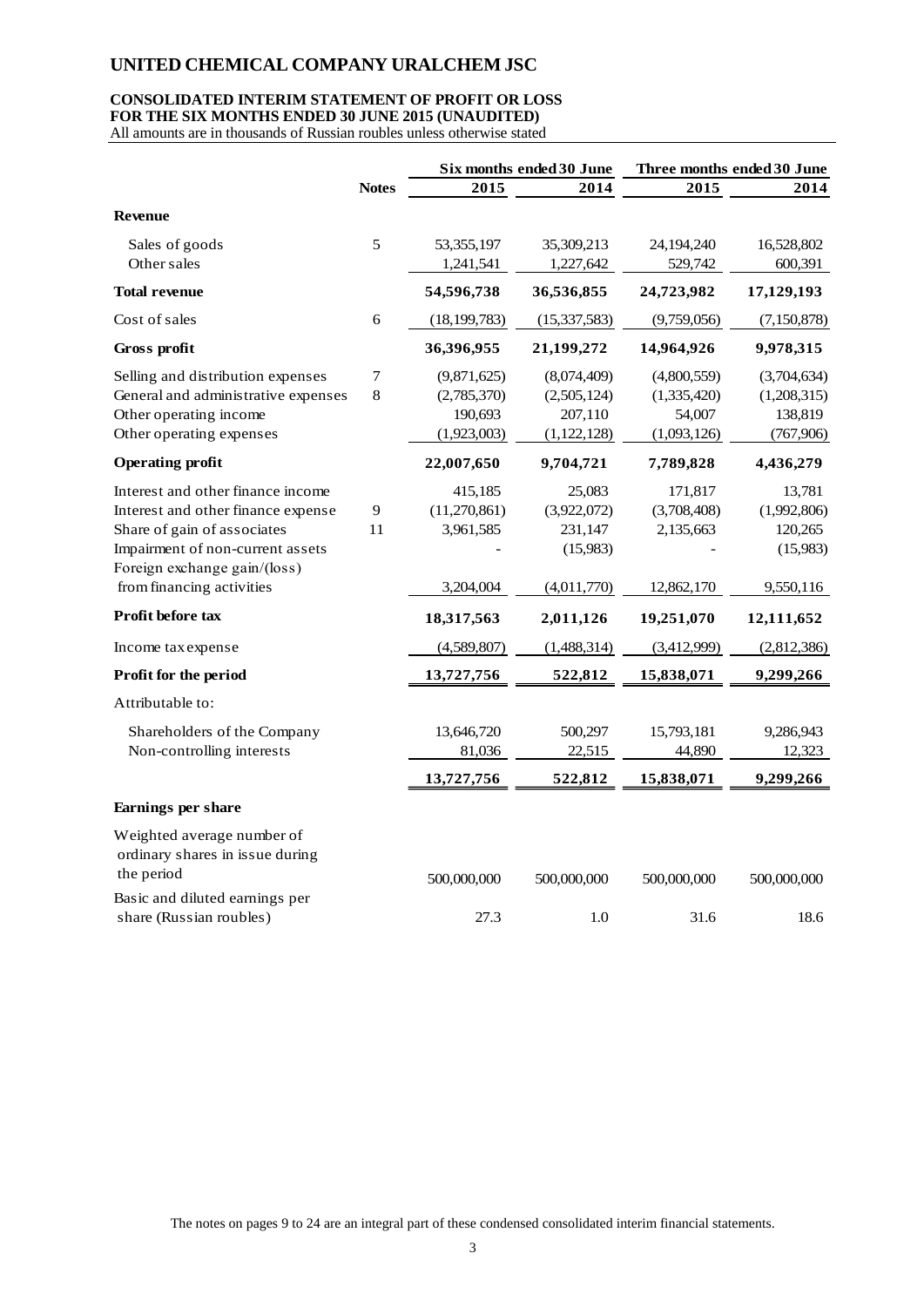### **CONSOLIDATED INTERIM STATEMENT OF PROFIT OR LOSS AND OTHER COMPREHENSIVE INCOME FOR THE SIX MONTHS ENDED 30 JUNE 2015 (UNAUDITED)**

All amounts are in thousands of Russian roubles unless otherwise stated

|                                                                    | Six months ended 30 June |           | Three months ended 30 June |           |
|--------------------------------------------------------------------|--------------------------|-----------|----------------------------|-----------|
|                                                                    | 2015                     | 2014      | 2015                       | 2014      |
| <b>Profit for the period</b>                                       | 13,727,756               | 522,812   | 15,838,071                 | 9,299,266 |
| <i>Items to be subsequently</i><br>reclassified to profit or loss: |                          |           |                            |           |
| Exchange differences on<br>translating foreign operations          | 716,815                  | 858,872   | 1,037,767                  | (141,431) |
| Total comprehensive income                                         |                          |           |                            |           |
| for the period                                                     | 14,444,571               | 1,381,684 | 16,875,838                 | 9,157,835 |
| Attributable to:                                                   |                          |           |                            |           |
| Shareholders of the Company                                        | 14,363,535               | 1,359,169 | 16,830,948                 | 9,145,512 |
| Non-controlling interests                                          | 81,036                   | 22,515    | 44,890                     | 12,323    |
|                                                                    | 14,444,571               | 1,381,684 | 16,875,838                 | 9,157,835 |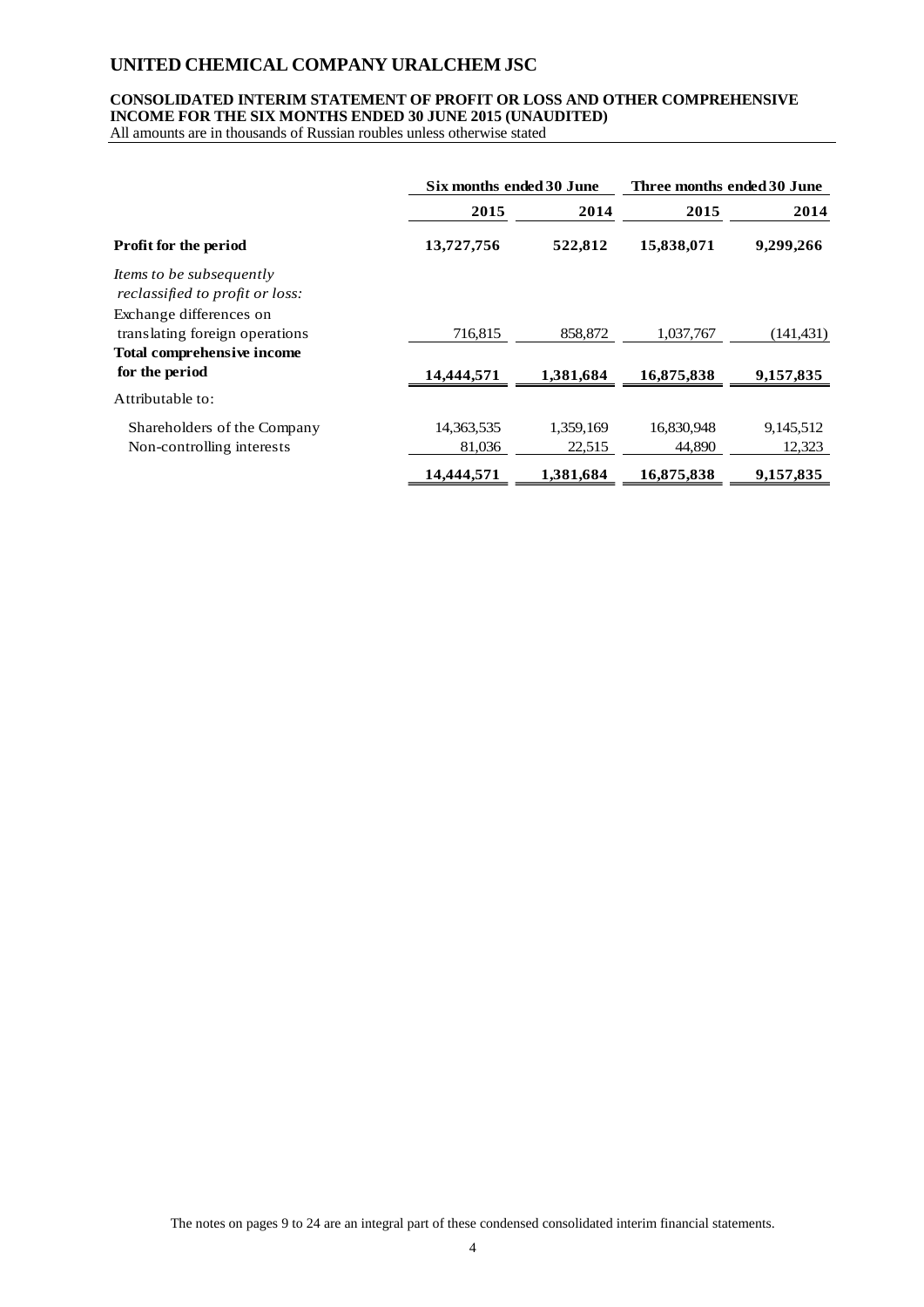#### **CONSOLIDATED INTERIM STATEMENT OF FINANCIAL POSITION**

**AS AT 30 JUNE 2015 (UNAUDITED)**

All amounts are in thousands of Russian roubles unless otherwise stated

|                                      | <b>Notes</b> | 30 June 2015   | 31 December 2014 |
|--------------------------------------|--------------|----------------|------------------|
| <b>ASSETS</b>                        |              |                |                  |
| <b>Non-current assets</b>            |              |                |                  |
| Property, plant and equipment        | 10           | 32,270,316     | 33,301,180       |
| Goodwill                             |              | 12,899,552     | 12,899,552       |
| Intangible assets                    |              | 290,281        | 295,017          |
| Investments in associates            | 11           | 117,835,792    | 113,869,768      |
| Inventories                          | 12           | 1,184,478      | 1,056,677        |
| Available-for-sale investments       |              | 5,586,185      | 5,586,236        |
| Other financial assets               |              | 328,921        | 2,681,723        |
| Deferred tax assets                  |              | 15,186,300     | 17,197,669       |
|                                      |              | 185,581,825    | 186,887,822      |
| <b>Current assets</b>                |              |                |                  |
| Inventories                          | 12           | 5,594,925      | 5,550,573        |
| Trade and other receivables          |              | 6,299,535      | 6,498,154        |
| Advances paid and prepaid expenses   |              | 1,212,029      | 1,442,694        |
| Income tax receivable                |              | 933,941        | 204,206          |
| Other taxes receivable               |              | 2,707,674      | 2,445,097        |
| Other financial assets               |              | 2,264,024      | 94,039           |
| Cash and cash equivalents            |              | 18,052,874     | 11,089,860       |
|                                      |              | 37,065,002     | 27,324,623       |
| <b>TOTAL ASSETS</b>                  |              | 222,646,827    | 214,212,445      |
| <b>EQUITY AND LIABILITIES</b>        |              |                |                  |
| <b>Capital and reserves</b>          |              |                |                  |
| Share capital                        | 13           | 2,000,000      | 2,000,000        |
| Additional paid-in capital           |              | 2,291,706      | 2,291,706        |
| Foreign currency translation reserve |              | 2,237,255      | 1,520,440        |
| Accumulated deficit                  |              | (44, 256, 657) | (57, 903, 377)   |
| Deficit attributable to shareholders |              |                |                  |
| of the Company                       |              | (37, 727, 696) | (52,091,231)     |
| Non-controlling interests            |              | 1,579,674      | 1,498,638        |
| <b>Total equity</b>                  |              | (36, 148, 022) | (50, 592, 593)   |
| <b>Non-current liabilities</b>       |              |                |                  |
| Loans and borrowings                 | 14           | 244, 244, 119  | 249,629,447      |
| Obligations under finance leases     |              | 2,809,876      | 3,161,134        |
| Retirement benefit obligations       |              | 335,680        | 327,098          |
| Deferred tax liabilities             |              | 1,415,723      | 1,335,381        |
|                                      |              | 248,805,398    | 254,453,060      |
| <b>Current liabilities</b>           |              |                |                  |
| Loans and borrowings                 | 14           | 4,827,456      | 3,786,100        |
| Obligations under finance leases     |              | 1,014,676      | 1,185,659        |
| Trade and other payables             |              | 2,589,927      | 2,466,718        |
| Advances received                    |              | 1,114,377      | 1,960,826        |
| Income tax payable                   |              | 5,512          | 676,127          |
| Other taxes payable                  |              | 437,503        | 276,548          |
|                                      |              | 9,989,451      | 10,351,978       |
| <b>Total liabilities</b>             |              | 258,794,849    | 264,805,038      |
| <b>TOTAL EQUITY AND LIABILITIES</b>  |              | 222,646,827    | 214,212,445      |
|                                      |              |                |                  |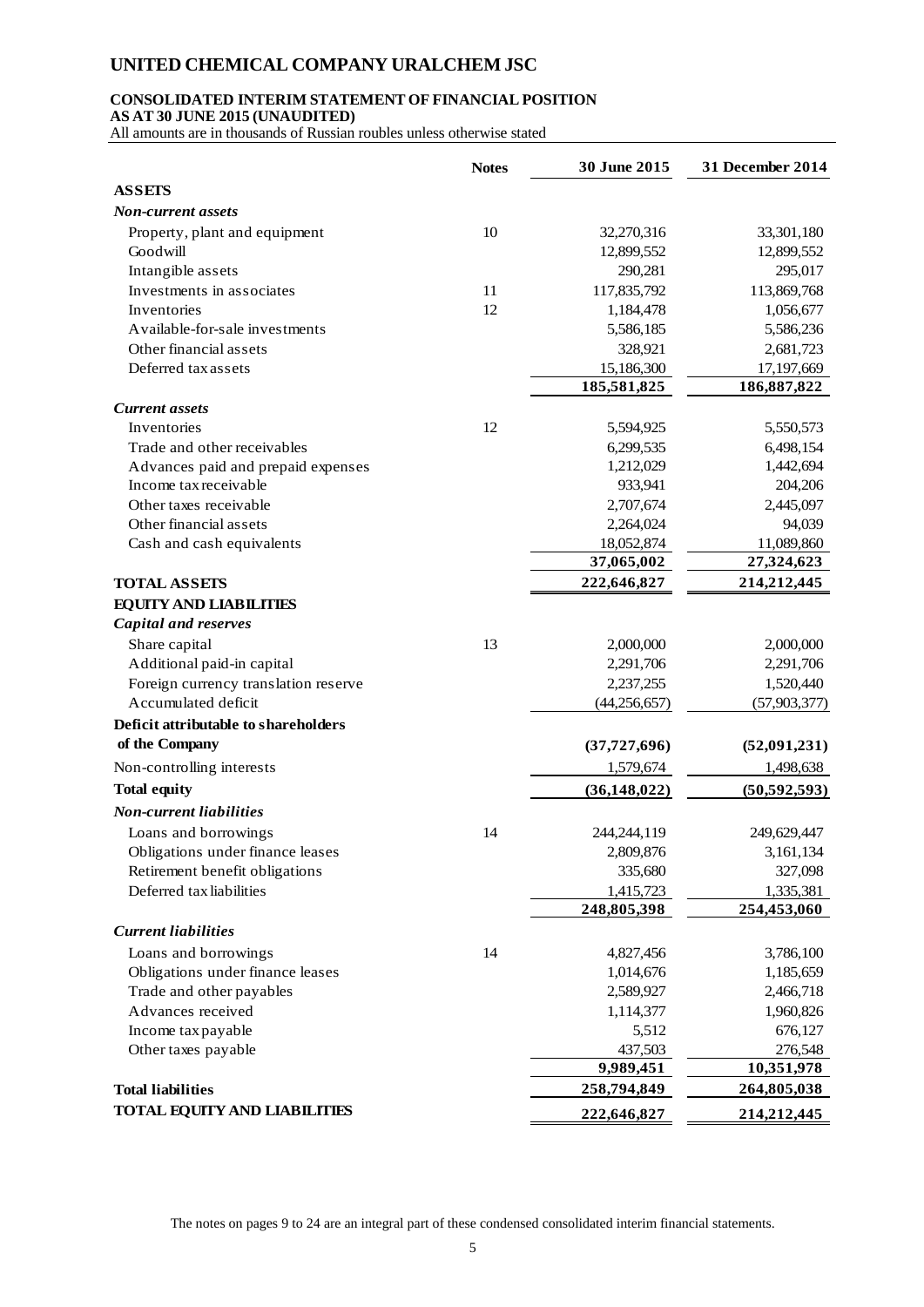#### **CONSOLIDATED INTERIM STATEMENT OF CASH FLOWS FOR THE SIX MONTHS ENDED 30 JUNE 2015 (UNAUDITED)**

All amounts are in thousands of Russian roubles unless otherwise stated

|                                                     | Six months ended<br>30 June 2015 | Six months ended<br>30 June 2014 |
|-----------------------------------------------------|----------------------------------|----------------------------------|
| <b>Operating activities</b>                         |                                  |                                  |
| Profit before tax                                   | 18,317,563                       | 2,011,126                        |
| Adjustments for:                                    |                                  |                                  |
| Depreciation of property, plant and equipment       | 2,041,463                        | 1,815,124                        |
| Amortisation of intangible assets                   | 52,142                           | 49,171                           |
| Change in provisions and allowances                 | 298,379                          | 235,630                          |
| Write-down of inventory to net realisable value     | 89,273                           | 90,056                           |
| Loss on disposal of property, plant and equipment   | 28,585                           | 12,019                           |
| Loss on impairment of non-current assets            |                                  | 15,983                           |
| Foreign exchange (gain)/loss, net                   | (1,509,139)                      | 4,891,478                        |
| Share of gain of associates                         | (3,961,585)                      | (231, 147)                       |
| Share-based compensation                            |                                  | 63,486                           |
| Interest and other finance income                   | (415, 185)                       | (25,083)                         |
| Interest and other finance expense                  | 11,270,861                       | 3,922,072                        |
| Operating cash flows before working capital changes | 26,212,357                       | 12,849,915                       |
| Change in inventory                                 | (261, 429)                       | 106,178                          |
| Change in trade and other receivables               | 692,312                          | 1,048,809                        |
| Change in advances paid and prepaid expenses        | 230,499                          | 71,546                           |
| Change in other taxes receivable                    | (262, 577)                       | 50,897                           |
| Change in retirement benefit obligations            | 8,582                            | 13,754                           |
| Change in trade and other payables                  | (948, 231)                       | (291,069)                        |
| Change in advances received                         | (847,390)                        | (925,510)                        |
| Change in other taxes payable                       | 158,478                          | 54,356                           |
| Cash generated from operations                      | 24,982,601                       | 12,978,876                       |
| Interest paid, net                                  | (6,381,578)                      | (1,471,546)                      |
| Income tax paid                                     | (3,921,357)                      | (1,299,635)                      |
| Net cash generated from operating activities        | 14,679,666                       | 10,207,695                       |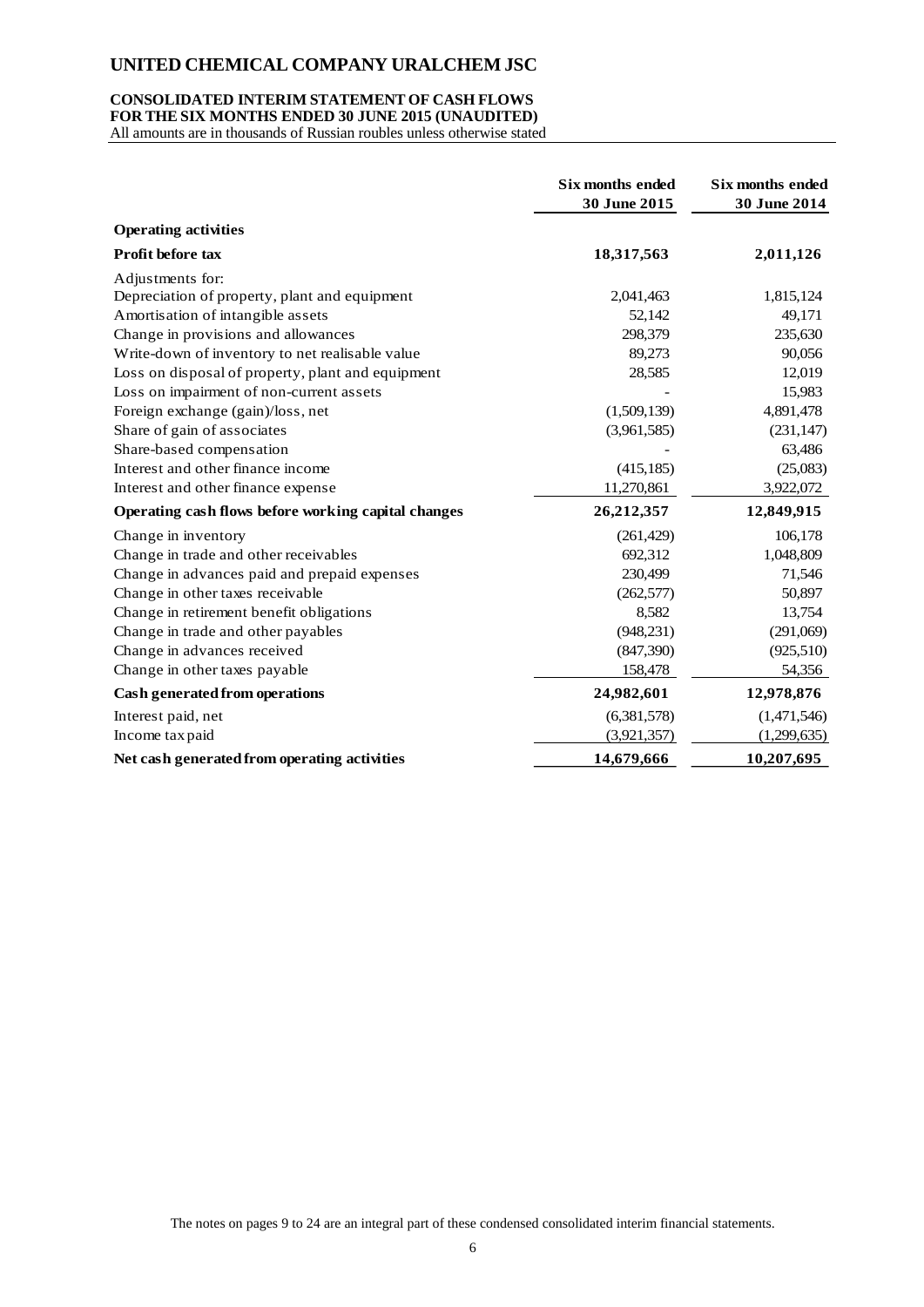#### **CONSOLIDATED INTERIM STATEMENT OF CASH FLOWS FOR THE SIX MONTHS ENDED 30 JUNE 2015 (UNAUDITED)**

All amounts are in thousands of Russian roubles unless otherwise stated

|                                                           | Six months ended<br>30 June 2015 | Six months ended<br>30 June 2014 |
|-----------------------------------------------------------|----------------------------------|----------------------------------|
| <b>Investing activities</b>                               |                                  |                                  |
| Acquisition of available-for-sale investments             | (14,500)                         | (460, 688)                       |
| Payments for acquisition of property, plant and equipment | (1,670,694)                      | (1,758,494)                      |
| Proceeds from sale of property, plant and equipment       | 45,003                           | 180,498                          |
| Payments for acquisition of intangible assets             | (47, 406)                        | (36, 819)                        |
| Loans issued                                              | (6,796,604)                      | (36,580)                         |
| Proceeds from repayment of loans issued                   | 3,034,840                        | 3,261                            |
| Dividends received from associates                        | 9,943                            |                                  |
| Interest received                                         | 309,452                          | 21,769                           |
| Net cash used in investing activities                     | (5,129,966)                      | (2,087,053)                      |
| <b>Financing activities</b>                               |                                  |                                  |
| Proceeds from short-term loans and borrowings             | 110,078                          | 4,277,524                        |
| Proceeds from long-term loans and borrowings              | 33,389                           | 7,247,467                        |
| Repayment of short-term loans and borrowings              | (208, 108)                       | (11, 544, 155)                   |
| Repayment of long-term loans and borrowings               | (538, 869)                       | (156, 691)                       |
| Repayment of principal amounts of finance leases          | (387, 415)                       | (455, 024)                       |
| Dividends paid to the shareholders                        |                                  | (3,475,000)                      |
| Net cash used in financing activities                     | (990, 925)                       | (4, 105, 879)                    |
| Net increase in cash and cash equivalents                 | 8,558,775                        | 4,014,763                        |
| Cash and cash equivalents at the beginning of the period  | 11,089,860                       | 3,805,538                        |
| Effect of exchange rate changes on the balance            |                                  |                                  |
| of cash held in foreign currencies                        | (1,595,761)                      | (228, 525)                       |
| Cash and cash equivalents at the end of the period        | 18,052,874                       | 7,591,776                        |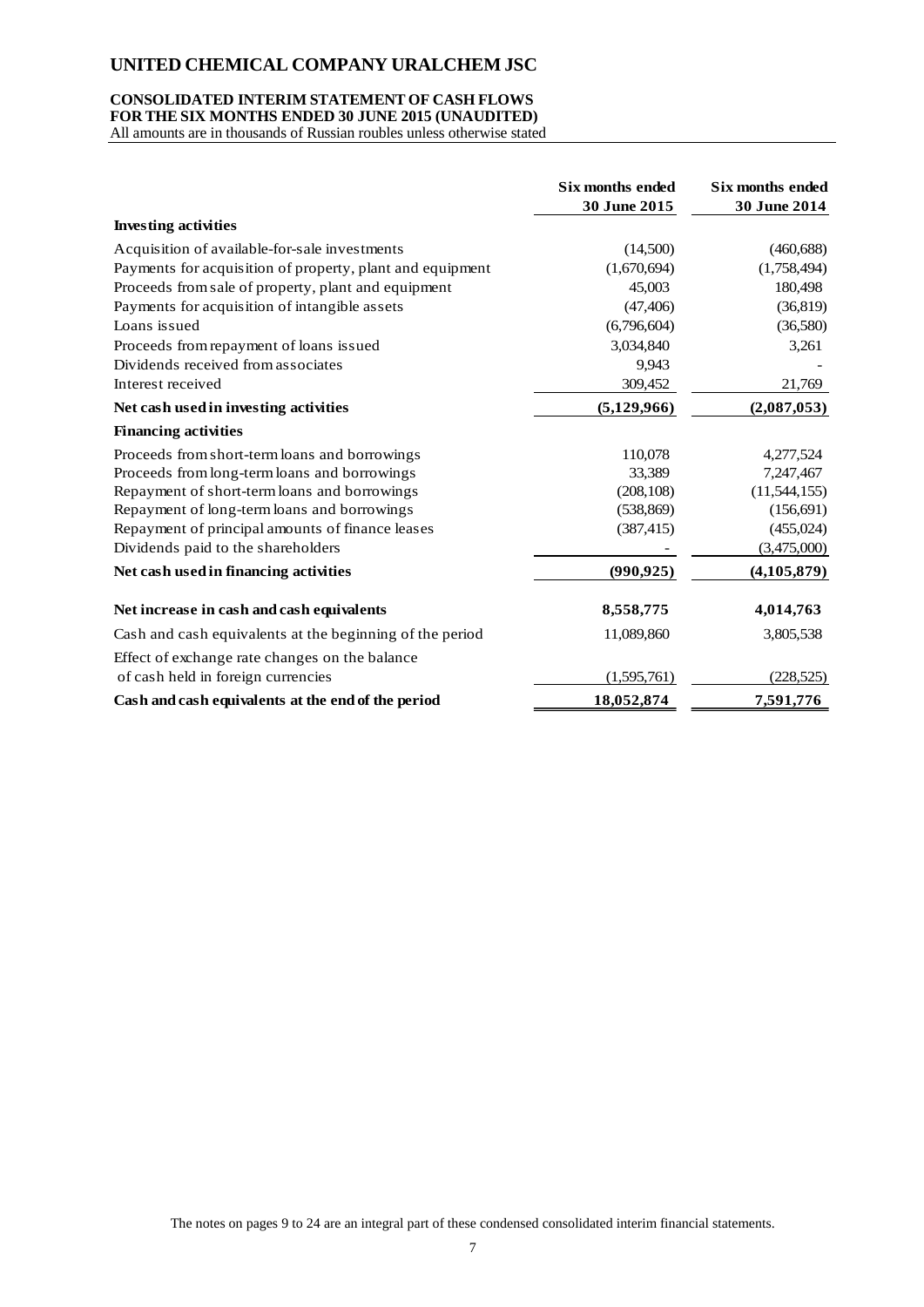## **CONSOLIDATED INTERIM STATEMENT OF CHANGES IN EQUITY FOR THE SIX MONTHS ENDED 30 JUNE 2015 (UNAUDITED)**

All amounts are in thousands of Russian roubles unless otherwise stated

|                                                                      |              |                         |                                         | <b>Attributable to shareholders of the Company</b> |                                                               |                       |                                  |                       |
|----------------------------------------------------------------------|--------------|-------------------------|-----------------------------------------|----------------------------------------------------|---------------------------------------------------------------|-----------------------|----------------------------------|-----------------------|
|                                                                      | <b>Notes</b> | <b>Share</b><br>capital | <b>Additional</b><br>paid-in<br>capital | Foreign<br>currency<br>translation<br>reserve      | <b>Retained</b><br>earnings/<br>(Accumu-<br>lated<br>deficit) | <b>Total</b>          | Non-<br>controlling<br>interests | <b>Total</b>          |
| <b>Balance as at 1 January 2014</b>                                  |              | 2,000,000               | 2,228,220                               | 590,820                                            | 22,067,651                                                    | 26,886,691            | 213,432                          | 27,100,123            |
| Profit for the period<br>Other comprehensive income                  |              |                         |                                         | 858,871                                            | 500,297                                                       | 500,297<br>858,871    | 22,515                           | 522,812<br>858,871    |
| Total comprehensive income<br>for the period                         |              |                         |                                         | 858,871                                            | 500,297                                                       | 1,359,168             | 22,515                           | 1,381,683             |
| Share-based payments<br>Non-controlling interest arising on business |              |                         | 63,486                                  |                                                    |                                                               | 63,486                |                                  | 63,486                |
| combination<br><b>Balance as at 30 June 2014</b>                     |              | 2,000,000               | 2,291,706                               | 1,449,691                                          | 22,567,948                                                    | 28,309,345            | 1,069<br>237,016                 | 1,069<br>28,546,361   |
| Balance as at 1 January 2015                                         |              | 2,000,000               | 2,291,706                               | 1,520,440                                          | (57,903,377)                                                  | (52,091,231)          | 1,498,638                        | (50, 592, 593)        |
| Profit for the period<br>Other comprehensive income                  |              |                         |                                         | 716,815                                            | 13,646,720                                                    | 13,646,720<br>716,815 | 81,036                           | 13,727,756<br>716,815 |
| Total comprehensive income<br>for the period                         |              |                         |                                         | 716,815                                            | 13,646,720                                                    | 14,363,535            | 81,036                           | 14,444,571            |
| Balance as at 30 June 2015                                           |              | 2,000,000               | 2,291,706                               | 2,237,255                                          | (44, 256, 657)                                                | (37, 727, 696)        | 1,579,674                        | (36, 148, 022)        |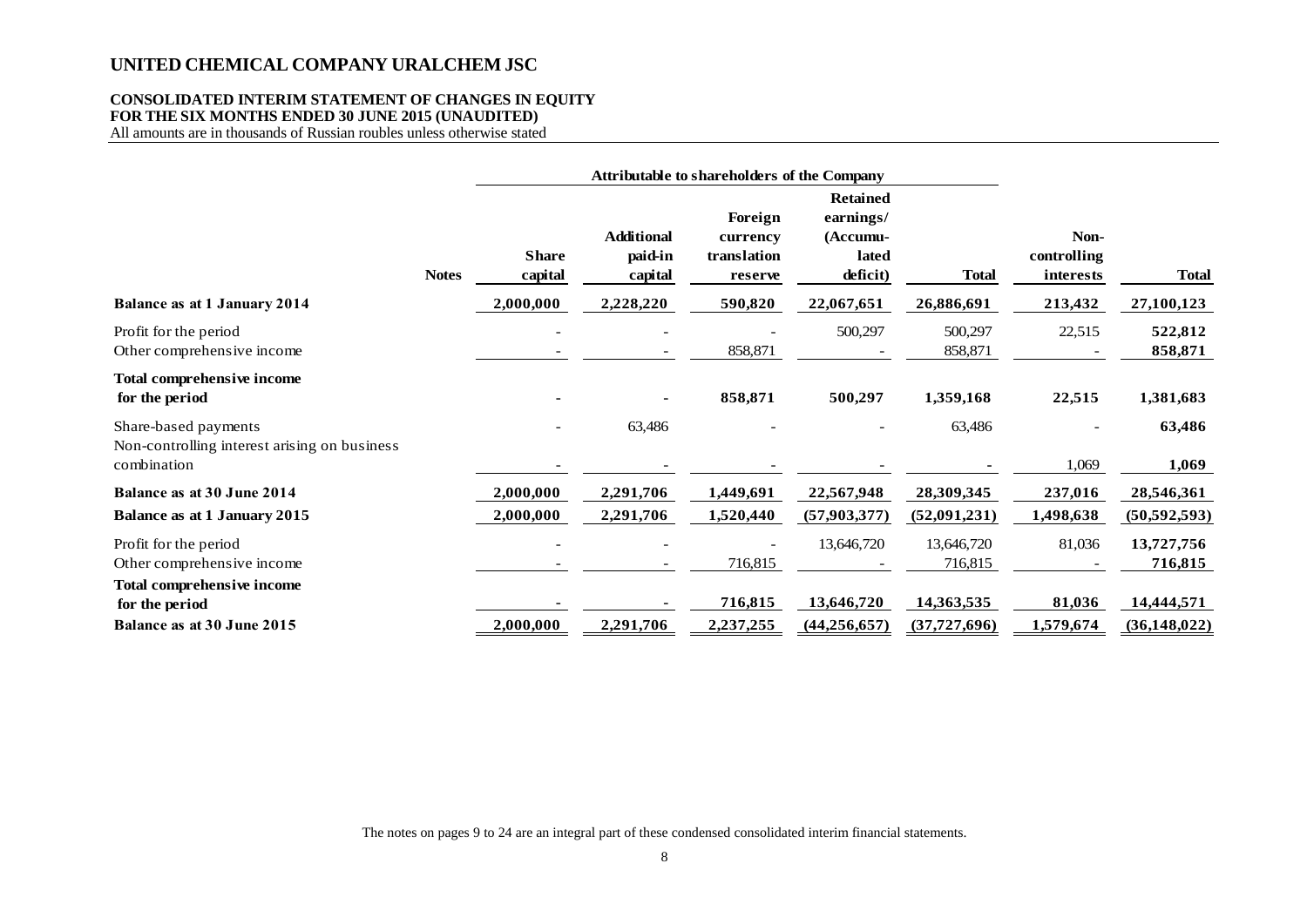#### **NOTES TO THE CONDENSED CONSOLIDATED INTERIM FINANCIAL STATEMENTS FOR THE SIX MONTHS ENDED 30 JUNE 2015 (UNAUDITED)** All amounts are in thousands of Russian roubles unless otherwise stated

#### **1. GENERAL INFORMATION**

#### **Organisation**

United Chemical Company "UralChem" JSC ("the Company") is an open joint stock company which was incorporated in Moscow on 22 October 2007.

As at 30 June 2015, the Company was 99.9999% owned by UralChem Holding P.L.C., incorporated in Cyprus. The remaining 0.0001% of the Company's shares was owned by CI-Chemical Invest Limited. The principal controlling shareholder of the Company is Mr. Dmitry A. Mazepin.

The Company's main office is located at Presnenskaya Naberezhnaya, 6/2, Moscow, Russia.

#### **Principal business activities**

The principal business activities of the Group are the production and distribution of mineral fertilisers. The main products of the Group are nitrogen based, phosphate based and complex fertilisers. The major production facilities of the Group are located in the Moscow, Perm and Kirov regions of the Russian Federation.

#### **2. BASIS OF PREPARATION**

These financial statements have been prepared in accordance with International Accounting Standard 34 Interim Financial Reporting.

These financial statements are unaudited and do not include all the information and disclosures required in the annual financial statements. The Group omitted disclosures which would substantially duplicate the information contained in its audited annual consolidated financial statements for 2014 prepared in accordance with International Financial Reporting Standards ("IFRS"), such as accounting policies and details of accounts which have not changed significantly in amount or composition. Additionally, the Group has provided disclosures where significant events have occurred subsequent to the issuance of the Company's annual consolidated financial statements for 2014 prepared in accordance with IFRS. Management believes that the disclosures in these interim consolidated financial statements are adequate to make the information presented not misleading if these financial statements are read in conjunction with the Company's annual consolidated financial statements for 2014 prepared in accordance with IFRS. In the opinion of management, these financial statements reflect all adjustments necessary to present fairly the Group's financial position, results of operations, statements of changes in shareholders' equity and cash flows for the interim reporting periods.

Exchange rates for the currencies in which the Group transacts were as follows:

|                              | <b>30 June 2015</b> | 31 December 2014    |
|------------------------------|---------------------|---------------------|
| Closing exchange rates - RUB |                     |                     |
| 1 U.S. Dollar                | 55.52               | 56.26               |
| 1 Euro                       | 61.52               | 68.34               |
|                              | Six months ended    | Six months ended    |
|                              | 30 June 2015        | <b>30 June 2014</b> |
| Average exchange rates       |                     |                     |
| 1 U.S. Dollar                | 57.71               | 34.99               |
| 1 Euro                       | 64.31               | 48.00               |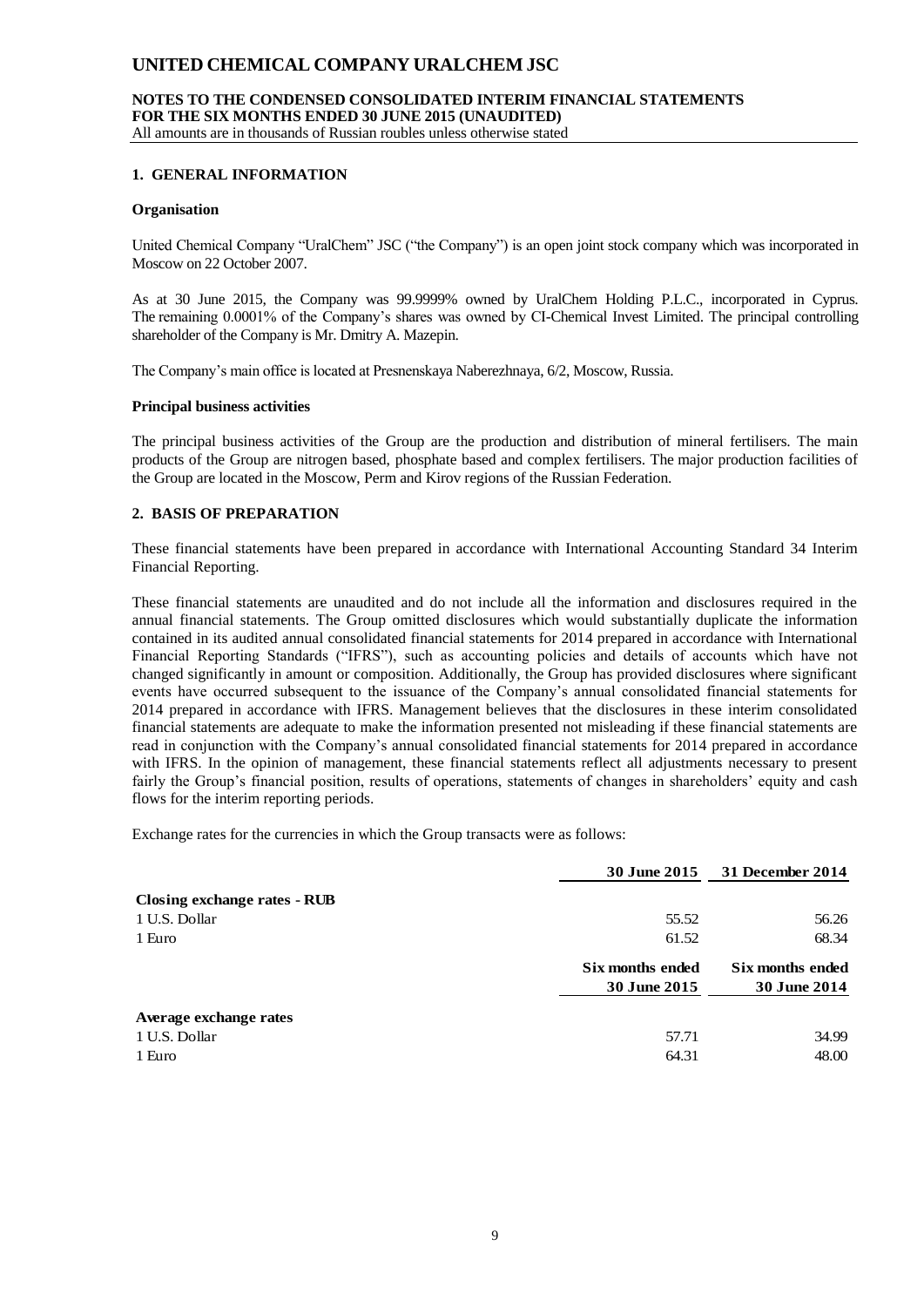### **NOTES TO THE CONDENSED CONSOLIDATED INTERIM FINANCIAL STATEMENTS FOR THE SIX MONTHS ENDED 30 JUNE 2015 (UNAUDITED)**

All amounts are in thousands of Russian roubles unless otherwise stated

#### **3. SIGNIFICANT ACCOUNTING POLICIES**

These financial statements have been prepared under the historical cost convention, except for the revaluation of certain properties and financial instruments.

The same accounting policies, presentation and methods of computation have been followed in these condensed financial statements as were applied in the preparation of the Group's financial statements for the year ended 31 December 2014, except for the impact of the adoption of the following amended standards:

- Amendments to IAS 19 Defined Benefit Plans: Employee contributions;
- Annual Improvements to IFRSs 2010-2012 Cycle;
- Annual Improvements to IFRSs 2011-2013 Cycle;

#### **Amendments to IAS 19 - Defined Benefit Plans: Employee contributions**

The amendments to IAS 19 Employee Benefits clarify the requirements related to how contributions from employees or third parties that are linked to service should be attributed to periods of service. In addition, amendments permit a practical expedient if the amount of the contributions is independent of the number of years of service, such contributions, can, but are not required, to be recognised as a reduction in the service cost in the period in which the related service is rendered. There is no impact of these amendments on the financial statements as the Group's defined benefit plans do not stipulate contributions from employees.

#### **Annual Improvements to IFRSs 2010-2012 Cycle**

The Annual Improvements to IFRSs 2010-2012 Cycle include a number of amendments to various IFRSs, which are summarized below.

The amendments to IFRS 2 change the definition of 'vesting condition' and 'market condition' and add definitions for 'performance condition' and 'service condition' which were previously included within the definition of 'vesting condition'.

The amendments to IFRS 3 clarify that contingent consideration that is classified as an asset or liability should be measured at fair value at each reporting date, irrespective of whether the contingent consideration is a financial instrument within the scope of IAS 39 or IFRS 9 or a non-financial asset or liability.

The amendments to IFRS 8 require an entity to disclose the judgements made by management in applying the aggregation criteria to operating segments and clarify that a reconciliation of the total of the reportable segments' assets to the entity's assets should only be provided if the segment assets are regularly provided to the chief operating decision-maker.

The amendments to the basis for conclusions of IFRS 13 clarify that the issue of IFRS 13 and consequential amendments to IAS 39 and IFRS 9 did not remove the ability to measure short-term receivables and payables with no stated interest rate at their invoice amounts without discounting, if the effect of discounting is immaterial.

The amendments to IAS 16 and IAS 38 remove perceived inconsistencies in the accounting for accumulated depreciation/ amortisation when an item of property, plant and equipment or an intangible asset is revalued. The amended standards clarify that the gross carrying amount is adjusted in a manner consistent with the revaluation of the carrying amount of the asset and that accumulated depreciation/ amortisation is the difference between the gross carrying amount and the carrying amount after taking into account accumulated impairment losses.

The amendments to IAS 24 clarify that a management entity providing key management personnel services to a reporting entity is a related party of the reporting entity. Consequently, the reporting entity should disclose as related party transactions the amounts incurred for the service paid or payable to the management entity for the provision of key management personnel services. However, disclosure of the components of such compensation is not required.

There is no significant effect of these amendments on the consolidated financial statements.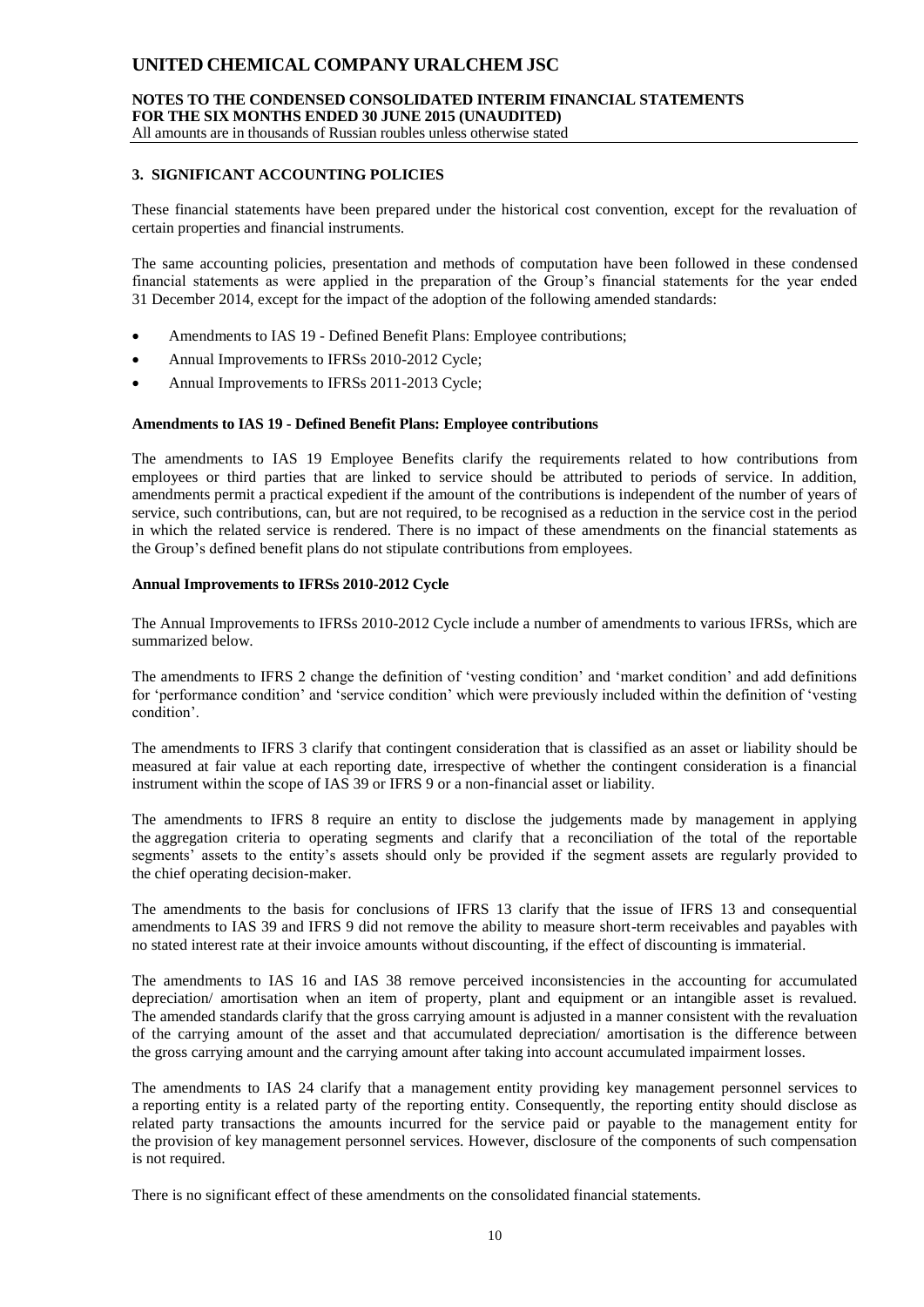## **NOTES TO THE CONDENSED CONSOLIDATED INTERIM FINANCIAL STATEMENTS FOR THE SIX MONTHS ENDED 30 JUNE 2015 (UNAUDITED)**

All amounts are in thousands of Russian roubles unless otherwise stated

#### **Annual Improvements to IFRSs 2011-2013 Cycle**

The Annual Improvements to IFRSs 2011-2013 Cycle include the following amendments to various IFRSs.

The amendments to IFRS 3 clarify that the standard does not apply to the accounting for the formation of all types of joint arrangement in the financial statements of the joint arrangement itself.

The amendments to IFRS 13 clarify that the scope of portfolio exception for measuring the fair value of a group of financial assets and financial liabilities on a net basis includes all contracts that are within the scope of, and accounted for in accordance with, IAS 39 or IFRS 9, even if those contracts do not meet the definitions of a financial assets or financial liabilities within IAS 32.

The amendments to IAS 40 clarify that IAS 40 and IFRS 3 are not mutually exclusive and application of both standards may be required. Consequently, an entity acquiring investment property must determine whether the property meets the definition of investment property in terms of IAS 40, and whether the transaction meets the definition of a business combination under IFRS 3.

There is no significant effect of these amendments on the consolidated financial statements.

The Group did not early adopt any other standard, amendment or interpretation that has been issued and is not yet effective.

#### **4. SEGMENT INFORMATION**

For management purposes the Group is organised in two segments, Nitrogen Fertilisers and Phosphate Fertilisers. Operating results for these segments are reviewed by the Chief Executive Officer ("the chief operating decision maker") in order to assess performance and allocate resources.

- Nitrogen Fertilisers: The nitrogen fertilisers segment comprises subsidiaries engaged in the production of nitrogen based fertilisers, complex fertilisers, ammonia, inorganic acids and other chemical products. The major subsidiaries and branches allocated to the nitrogen fertilisers segment are KCCW Mineral Fertiliser Plant OJSC ("KCCW"), located in the Kirov region of the Russian Federation, Azot branch of UralChem JSC ("Azot branch") and Mineral Fertilisers OJSC ("PMF"), located in the Perm region of the Russian Federation; and
- Phosphate Fertilisers: The phosphate fertilisers segment comprises subsidiaries engaged in the production of phosphate based fertilisers, complex fertilisers and inorganic acids. The major subsidiary allocated to the phosphate fertilisers segment is Voskresensk Mineral Fertilisers OJSC ("VMF"), located in the Moscow region of the Russian Federation. During the six months ended 30 June 2014 there has been a significant change in operational activities in the phosphate segment of the Group. VMF ceased production of inorganic acids and reduced production of phosphate based fertilizers. VMF produces phosphate based fertilizers, complex fertilizers and develops of new products.

The chief operating decision maker does not regularly review the operating results of other operations, which include smaller subsidiaries which are engaged in a variety of businesses, such as electricity and heat energy generation, construction, repairs and maintenance and processing of waste water. Accordingly, these operations are not reported as separate operating segments.

The profitability of the two operating segments is primarily measured based on OIBDA (operating profit adjusted for depreciation and amortisation) and net profit for the period. Since OIBDA is not a standard IFRS measure, the Group's definition of OIBDA may differ from that of other companies. Costs and assets of subsidiaries of the Group engaged in transportation, sales and marketing activities are allocated (pro rata volume of services rendered by these companies to the operating segments) to operating segments within management reports reviewed by the chief operating decision maker. Costs and assets of subsidiaries of the Group engaged in other operations are not allocated to operating segments within management reports reviewed by the chief operating decision maker. Other income and expenses of the Group not incorporated in calculation of the operating profit are also allocated to operating segments.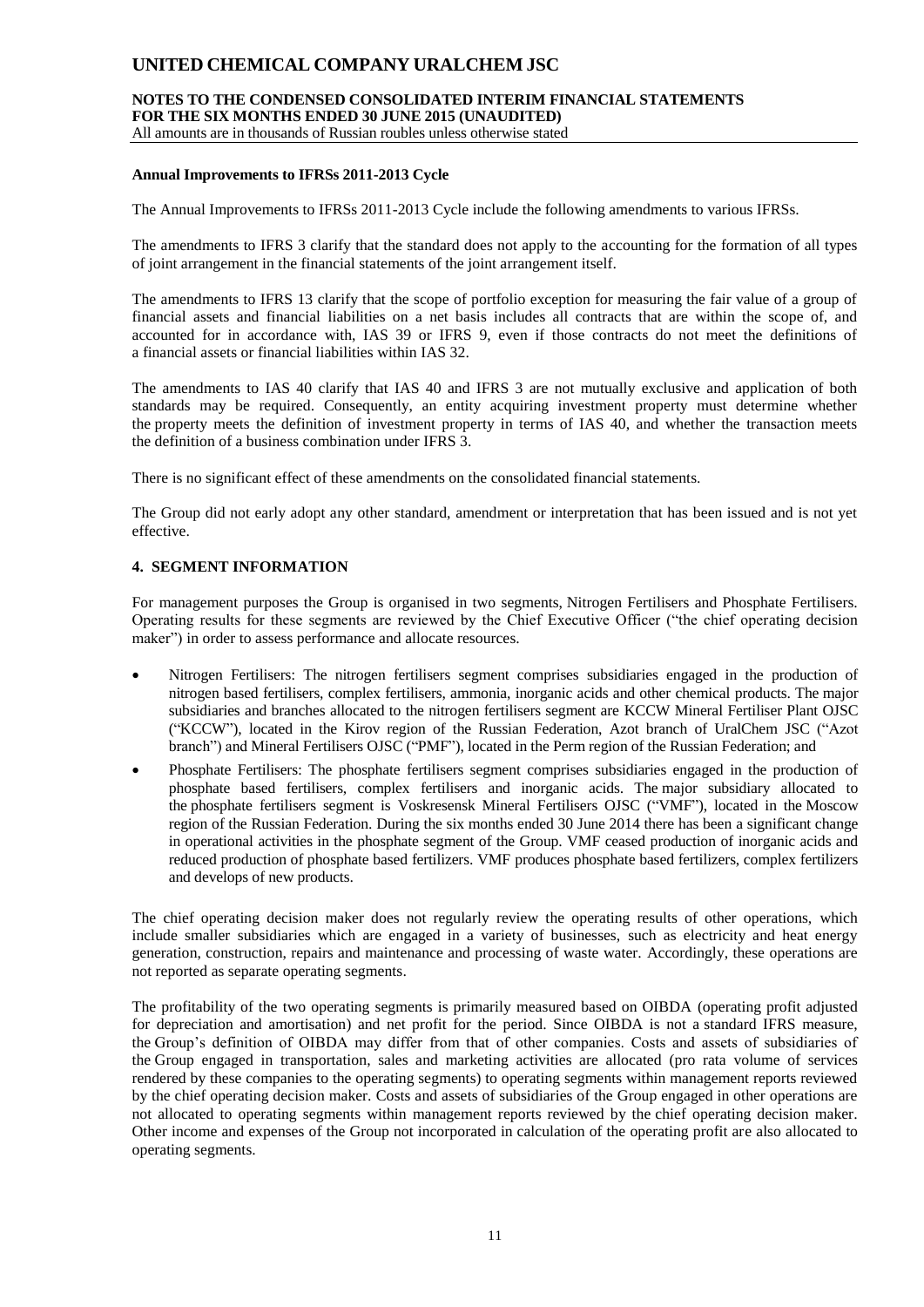#### **NOTES TO THE CONDENSED CONSOLIDATED INTERIM FINANCIAL STATEMENTS FOR THE SIX MONTHS ENDED 30 JUNE 2015 (UNAUDITED)**

All amounts are in thousands of Russian roubles unless otherwise stated

Segment information provided to the chief operating decision maker for the reportable segments for the six months ended 30 June 2015 and 2014 is as follows:

| Six months ended 30 June 2015   | <b>Nitrogen</b><br>fertilisers | <b>Phosphate</b><br>fertilisers | <b>Total</b> |
|---------------------------------|--------------------------------|---------------------------------|--------------|
| Revenue from external customers | 49,445,497                     | 3,909,700                       | 53, 355, 197 |
| Inter-segment revenue           | 152,354                        | 7,982                           | 160,336      |
| Total segment revenue           | 49,597,851                     | 3,917,682                       | 53,515,533   |
| <b>OIBDA</b>                    | 25,582,249                     | 176,951                         | 25,759,200   |
| Net profit for the period       | 19,404,557                     | 93,467                          | 19,498,024   |

| Six months ended 30 June 2014    | <b>Nitrogen</b><br>fertilisers | <b>Phosphate</b><br>fertilisers | <b>Total</b> |
|----------------------------------|--------------------------------|---------------------------------|--------------|
| Revenue from external customers  | 34,008,382                     | 1,300,831                       | 35,309,213   |
| Inter-segment revenue            | 102,635                        | 3,566                           | 106,201      |
| <b>Total segment revenue</b>     | 34,111,017                     | 1,304,397                       | 35,415,414   |
| <b>OIBDA</b>                     | 14,048,346                     | (415,285)                       | 13,633,061   |
| Net profit/(loss) for the period | 9,796,134                      | (585, 410)                      | 9,210,724    |

The total reportable segment OIBDA and segment profit for the period are reconciled to consolidated profit as follows:

| Six months ended 30 June 2015         | <b>Nitrogen</b><br>fertilisers | <b>Phosphate</b><br>fertilisers | <b>Total</b> |
|---------------------------------------|--------------------------------|---------------------------------|--------------|
| Segment OIBDA                         | 25,582,249                     | 176,951                         | 25,759,200   |
| Segment amortisation and depreciation | (1,903,092)                    | (121,600)                       | (2,024,692)  |
| Segment income tax (expense)/benefit  | (4,342,349)                    | 21,720                          | (4,320,629)  |
| Segment benefit from financing        |                                |                                 |              |
| activities, net                       | 67,749                         | 16,396                          | 84,145       |
| Segment profit for the period         | 19,404,557                     | 93,467                          | 19,498,024   |
| <b>Unallocated activities</b>         |                                |                                 |              |
| Depreciation and amortisation         |                                |                                 | (68, 913)    |
| Corporate overheads                   |                                |                                 | (1,237,925)  |
| Other expenses                        |                                |                                 | (1,811,567)  |
| Interest and other finance income     |                                |                                 | 166,490      |
| Interest and other finance expense    |                                |                                 | (10,719,981) |
| Share of gain of associates           |                                |                                 | 3,961,585    |
| Foreign exchange gain                 |                                |                                 |              |
| from financing activities             |                                |                                 | 2,758,521    |
| Inter-segment income, net             |                                |                                 | 1,450,700    |
| Unallocated income tax expense        |                                |                                 | (269, 178)   |
| Group profit for the period           |                                |                                 | 13,727,756   |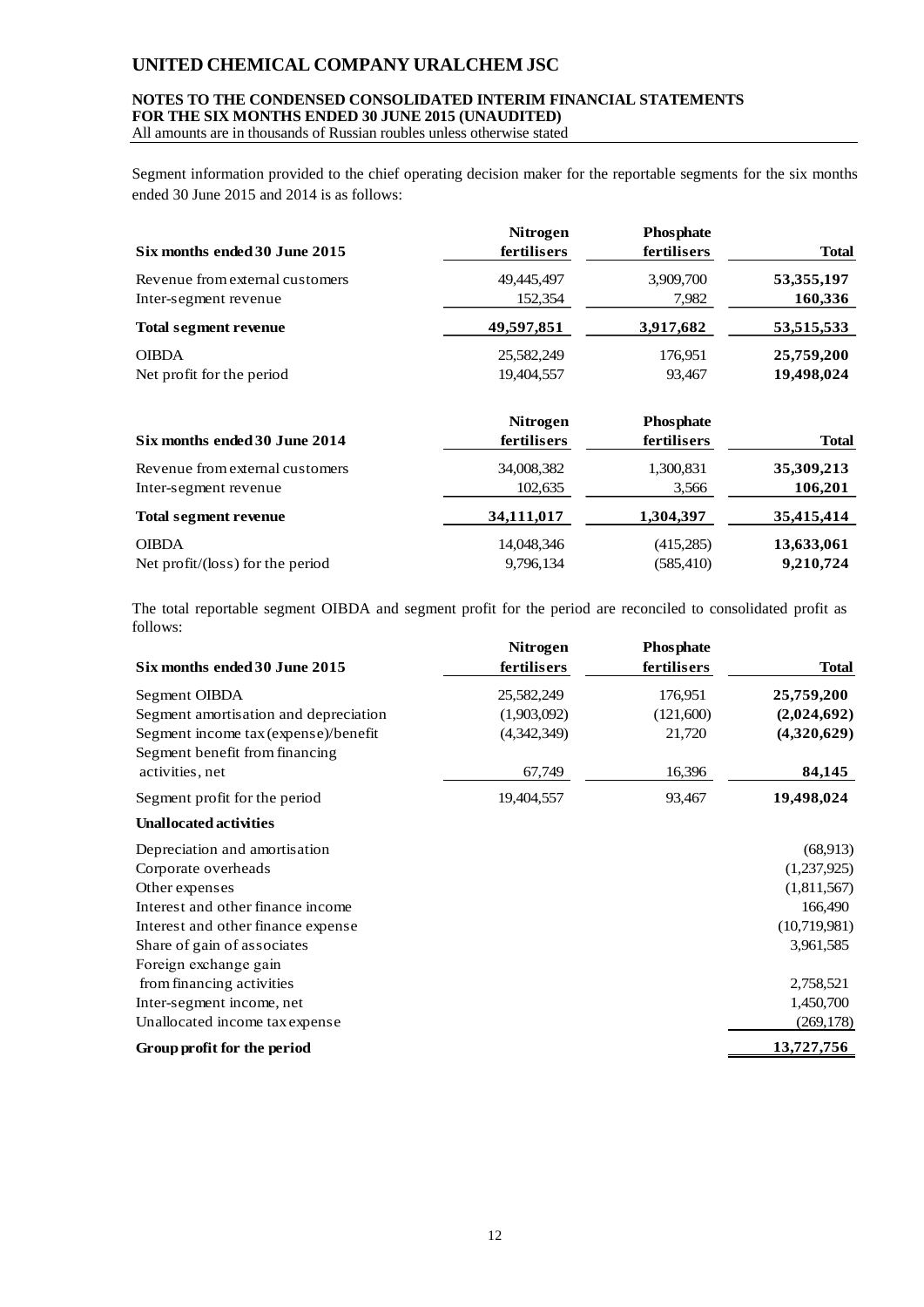## **NOTES TO THE CONDENSED CONSOLIDATED INTERIM FINANCIAL STATEMENTS**

**FOR THE SIX MONTHS ENDED 30 JUNE 2015 (UNAUDITED)** All amounts are in thousands of Russian roubles unless otherwise stated

| Six months ended 30 June 2014            | <b>Nitrogen</b><br>fertilisers | <b>Phosphate</b><br>fertilisers | <b>Total</b> |
|------------------------------------------|--------------------------------|---------------------------------|--------------|
| Segment OIBDA                            | 14,048,346                     | (415,285)                       | 13,633,061   |
| Segment amortisation and depreciation    | (1,648,815)                    | (81,732)                        | (1,730,547)  |
| Segment income tax expense               | (2,078,915)                    | (15,106)                        | (2,094,021)  |
| Segment income/(expense) from impairment |                                |                                 |              |
| of non-current assets                    | 3,000                          | (18,983)                        | (15,983)     |
| Segment expense from financing           |                                |                                 |              |
| activities, net                          | (527, 482)                     | (54, 304)                       | (581, 786)   |
| Segment profit/(loss) for the period     | 9,796,134                      | (585, 410)                      | 9,210,724    |
| <b>Unallocated activities</b>            |                                |                                 |              |
| Depreciation and amortisation            |                                |                                 | (133,748)    |
| Corporate overheads                      |                                |                                 | (2,022,212)  |
| Other expenses                           |                                |                                 | (1,860,469)  |
| Interest and other finance expense       |                                |                                 | (3,556,674)  |
| Share of income of associates            |                                |                                 | 231,147      |
| Foreign exchange loss                    |                                |                                 |              |
| from financing activities                |                                |                                 | (3,848,691)  |
| Inter-segment income, net                |                                |                                 | 1,897,028    |
| Unallocated income tax benefit           |                                |                                 | 605,707      |
| Group profit for the period              |                                |                                 | 522,812      |

The revenue from external parties reported to the chief operating decision maker is measured in a manner consistent with that in the income statement.

Total reportable segment assets are as follows:

|                  | <b>Nitrogen</b> | <b>Phosphate</b> |            |
|------------------|-----------------|------------------|------------|
|                  | fertilisers     | fertilisers      | Total      |
| 30 June 2015     | 63.144.306      | 5.196.927        | 68,341,233 |
| 31 December 2014 | 60.321.911      | 4,939,494        | 65,261,405 |

The amounts provided to the chief operating decision maker with respect to total assets are measured in a manner consistent with that in the financial statements. These assets are allocated based on the operations of the segment.

Investments in shares (classified as available-for-sale financial assets or investments in associates) held by the Group are not considered to be segment assets but are rather managed at the corporate headquarters by the strategic investment function.

Non-current assets other than financial instruments and deferred tax assets are located primarily in the Russian Federation, the location of the Group's major production facilities. Non-current assets located in other countries, including Cyprus, are not significant.

Information about revenue from sales to external customers attributed to individual countries is not available as the cost to develop it would be excessive. Therefore this information is not disclosed in these condensed consolidated interim financial statements.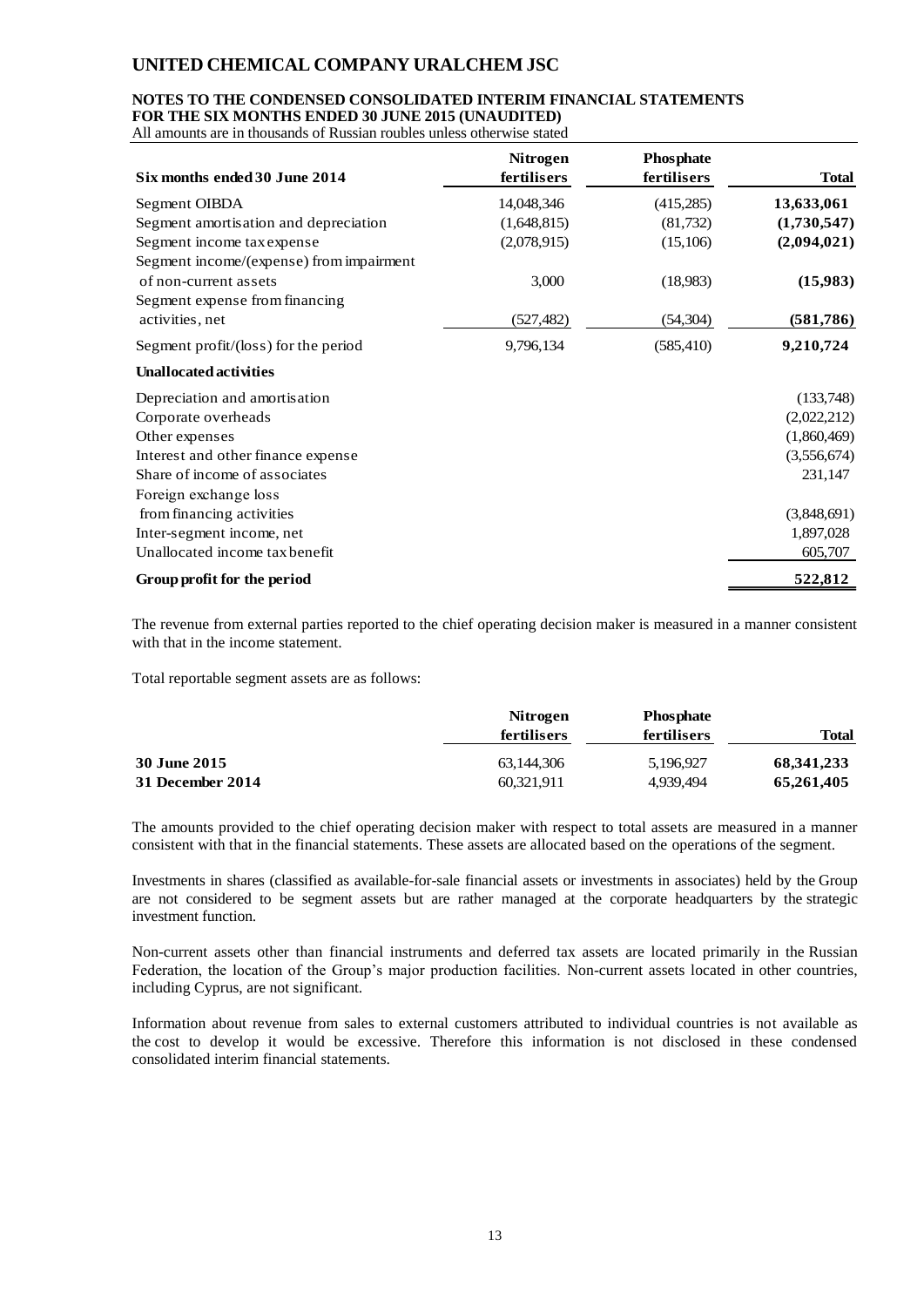#### **NOTES TO THE CONDENSED CONSOLIDATED INTERIM FINANCIAL STATEMENTS FOR THE SIX MONTHS ENDED 30 JUNE 2015 (UNAUDITED)**

All amounts are in thousands of Russian roubles unless otherwise stated

### **5. SALES OF GOODS**

|                                  |              |               | <b>Russian</b> | <b>Other CIS</b> |
|----------------------------------|--------------|---------------|----------------|------------------|
| Six months ended 30 June 2015    | <b>Total</b> | <b>Export</b> | Federation     | countries        |
| <b>Mineral fertilisers</b>       |              |               |                |                  |
| Nitrogen based fertilisers       | 32,023,192   | 23,119,821    | 7,688,462      | 1,214,909        |
| Complex fertilisers              | 7,010,967    | 5,899,928     | 1,060,998      | 50,041           |
| Phosphate based fertilisers      | 797,595      | 464,579       | 184,823        | 148,193          |
| <b>Ammonia</b>                   | 10,843,441   | 9,575,813     | 1,266,840      | 788              |
| Explosive grade ammonium nitrate | 1,348,580    | 16,369        | 1,188,322      | 143,889          |
| <b>Inorganic</b> acids           | 401,246      |               | 401,246        |                  |
| Other chemical products          | 930,176      | 85,950        | 801,664        | 42,562           |
| <b>Total</b>                     | 53,355,197   | 39,162,460    | 12,592,355     | 1,600,382        |
| Six months ended 30 June 2014    |              |               |                |                  |
| <b>Mineral fertilisers</b>       |              |               |                |                  |
| Nitrogen based fertilisers       | 22,732,216   | 17,189,520    | 4,946,518      | 596,178          |
| Complex fertilisers              | 3,483,597    | 2,939,476     | 269,530        | 274,591          |
| Phosphate based fertilisers      | 758,825      | 289,157       | 309,468        | 160,200          |
| <b>Ammonia</b>                   | 5,839,967    | 5,527,969     | 291,409        | 20,589           |
| Explosive grade ammonium nitrate | 1,199,649    | 10,092        | 966,270        | 223,287          |
| <b>Inorganic</b> acids           | 402,946      |               | 402,946        |                  |
| Other chemical products          | 892,013      | 169,839       | 673,185        | 48,989           |
| <b>Total</b>                     | 35,309,213   | 26,126,053    | 7,859,326      | 1,323,834        |
| Three months ended 30 June 2015  |              |               |                |                  |
| <b>Mineral fertilisers</b>       |              |               |                |                  |
| Nitrogen based fertilisers       | 12,937,766   | 9,567,227     | 3,037,016      | 333,523          |
| Complex fertilisers              | 4,216,820    | 3,476,903     | 714,883        | 25,034           |
| Phosphate based fertilisers      | 332,393      | 233,356       | 97,832         | 1,205            |
| <b>Ammonia</b>                   | 5,167,391    | 4,383,806     | 782,797        | 788              |
| Explosive grade ammonium nitrate | 870,035      | 7,095         | 759,796        | 103,144          |
| <b>Inorganic</b> acids           | 225,545      |               | 225,545        |                  |
| Other chemical products          | 444,290      | 43,991        | 371,397        | 28,902           |
| <b>Total</b>                     | 24,194,240   | 17,712,378    | 5,989,266      | 492,596          |
| Three months ended 30 June 2014  |              |               |                |                  |
| <b>Mineral fertilisers</b>       |              |               |                |                  |
| Nitrogen based fertilisers       | 10,253,725   | 7,966,963     | 2,015,265      | 271,497          |
| Complex fertilisers              | 1,722,626    | 1,425,849     | 160,348        | 136,429          |
| Phosphate based fertilisers      | 156,624      | 31,895        | 99,863         | 24,866           |
| Ammonia                          | 3,086,524    | 2,916,682     | 169,842        |                  |
| Explosive grade ammonium nitrate | 623,556      | 5,582         | 500,558        | 117,416          |
| <b>Inorganic</b> acids           | 188,238      |               | 188,238        |                  |
| Other chemical products          | 497,509      | 101,405       | 360,944        | 35,160           |
| <b>Total</b>                     | 16,528,802   | 12,448,376    | 3,495,058      | 585,368          |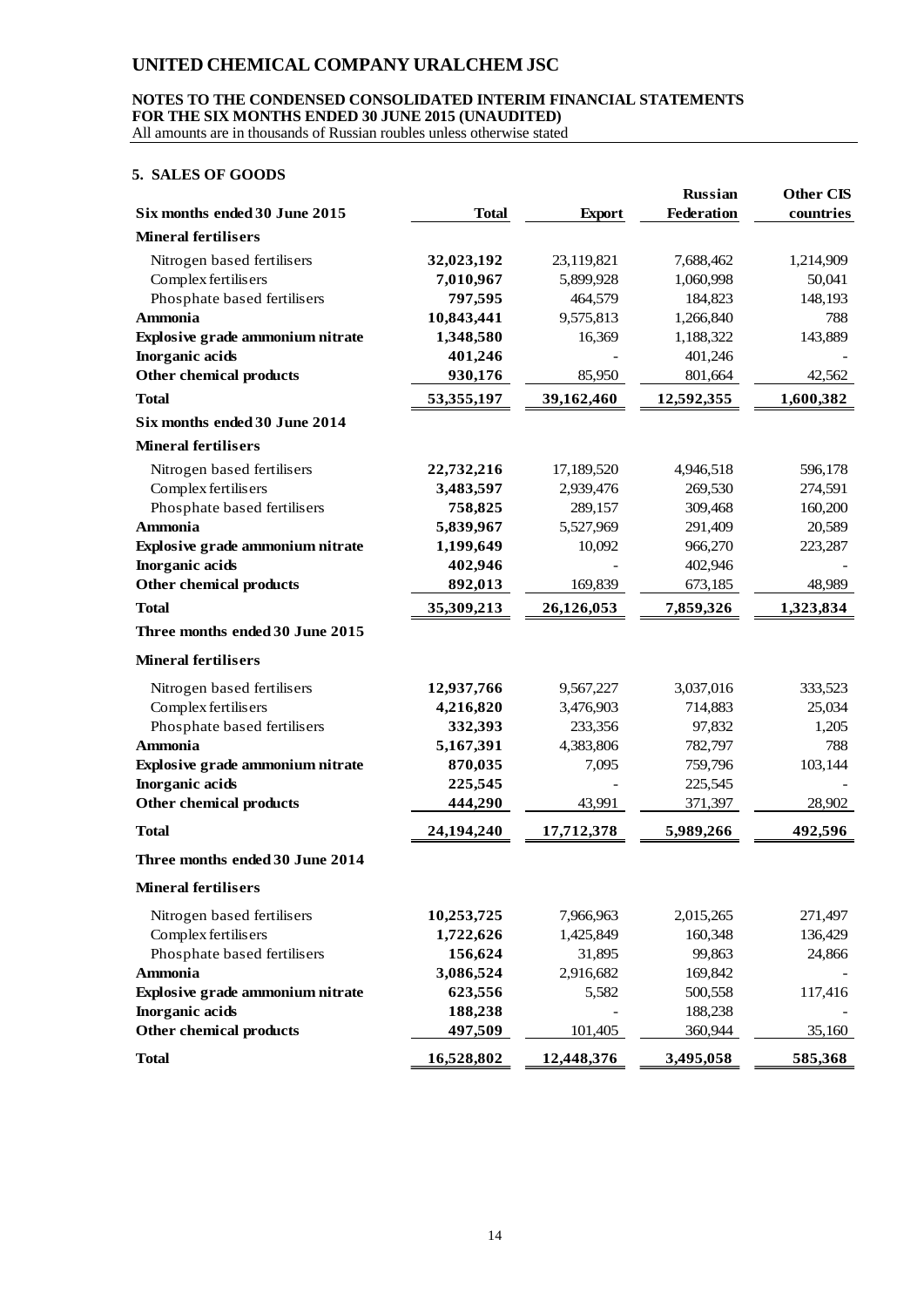#### **NOTES TO THE CONDENSED CONSOLIDATED INTERIM FINANCIAL STATEMENTS FOR THE SIX MONTHS ENDED 30 JUNE 2015 (UNAUDITED)**

All amounts are in thousands of Russian roubles unless otherwise stated

#### **6. COST OF SALES**

|                                | Six months ended 30 June |            | Three months ended 30 June |           |
|--------------------------------|--------------------------|------------|----------------------------|-----------|
|                                | 2015                     | 2014       | 2015                       | 2014      |
| Raw materials, including:      |                          |            |                            |           |
| Natural gas                    | 7,129,439                | 6,976,065  | 3,451,363                  | 3,510,744 |
| Apatite                        | 1,821,619                | 697,162    | 1,042,986                  | 213,632   |
| Potas sium chloride            | 966,833                  | 325,282    | 645,733                    | 146,156   |
| Sulphur                        | 241,305                  | 38,375     | 149,616                    | 1,085     |
| Other raw materials            | 1,226,738                | 1,004,342  | 626,306                    | 467,472   |
| Energy and utilities           | 2,379,409                | 2,428,320  | 1,163,196                  | 1,232,337 |
| Staff costs                    | 1,939,549                | 1,787,626  | 971,294                    | 844,273   |
| Depreciation                   | 1,345,523                | 1,321,774  | 673,082                    | 665,271   |
| Repairs and maintenance        | 119,020                  | 96,679     | 83,520                     | 53,643    |
| Change in work in progress and |                          |            |                            |           |
| finished goods                 | 326,324                  | 180,612    | 639,181                    | (244,062) |
| Other                          | 704,024                  | 481,346    | 312,779                    | 260,327   |
| <b>Total</b>                   | 18,199,783               | 15,337,583 | 9,759,056                  | 7,150,878 |

## **7. SELLING AND DISTRIBUTION EXPENSES**

|                               | Six months ended 30 June |           | Three months ended 30 June |           |
|-------------------------------|--------------------------|-----------|----------------------------|-----------|
|                               | 2015                     | 2014      | 2015                       | 2014      |
| Transportation, including:    |                          |           |                            |           |
| Railway tariff                | 4,997,662                | 3,532,121 | 2,454,500                  | 1,655,647 |
| Freight and transshipment     | 2,306,840                | 2,420,761 | 1,110,509                  | 1,030,066 |
| Rail cars rent expenses       | 204,350                  | 410.649   | 86.194                     | 159,733   |
| Other transportation expenses | 362,147                  | 193,008   | 192,310                    | 98,691    |
| Staff costs                   | 678,884                  | 581,910   | 315,078                    | 274,524   |
| Depreciation                  | 546,512                  | 380,216   | 259,808                    | 190,281   |
| Advertising and marketing     | 16,035                   | 6,475     | 9.474                      | 3,089     |
| Other                         | 759,195                  | 549,269   | 372,686                    | 292,603   |
| <b>Total</b>                  | 9,871,625                | 8,074,409 | 4,800,559                  | 3,704,634 |

## **8. GENERAL AND ADMINISTRATIVE EXPENSES**

|                                      | Six months ended 30 June |           | Three months ended 30 June |           |
|--------------------------------------|--------------------------|-----------|----------------------------|-----------|
|                                      | 2015                     | 2014      | 2015                       | 2014      |
| Staff costs                          | 1,693,130                | 1,568,437 | 792.974                    | 707,305   |
| Audit, legal and consulting services | 331,220                  | 222,360   | 170.811                    | 114,012   |
| Depreciation                         | 149,428                  | 113,134   | 74,326                     | 57,126    |
| Security                             | 98,843                   | 96,605    | 49.439                     | 48,876    |
| Rent                                 | 26,904                   | 69,180    | 15.745                     | 39,683    |
| Bank charges                         | 17,586                   | 23,246    | 8,018                      | 13,134    |
| Fines and penalties                  | 7,507                    | 18,982    | 3,767                      | 6,856     |
| Other                                | 460.752                  | 393.180   | 220,340                    | 221,323   |
| <b>Total</b>                         | 2,785,370                | 2,505,124 | 1,335,420                  | 1,208,315 |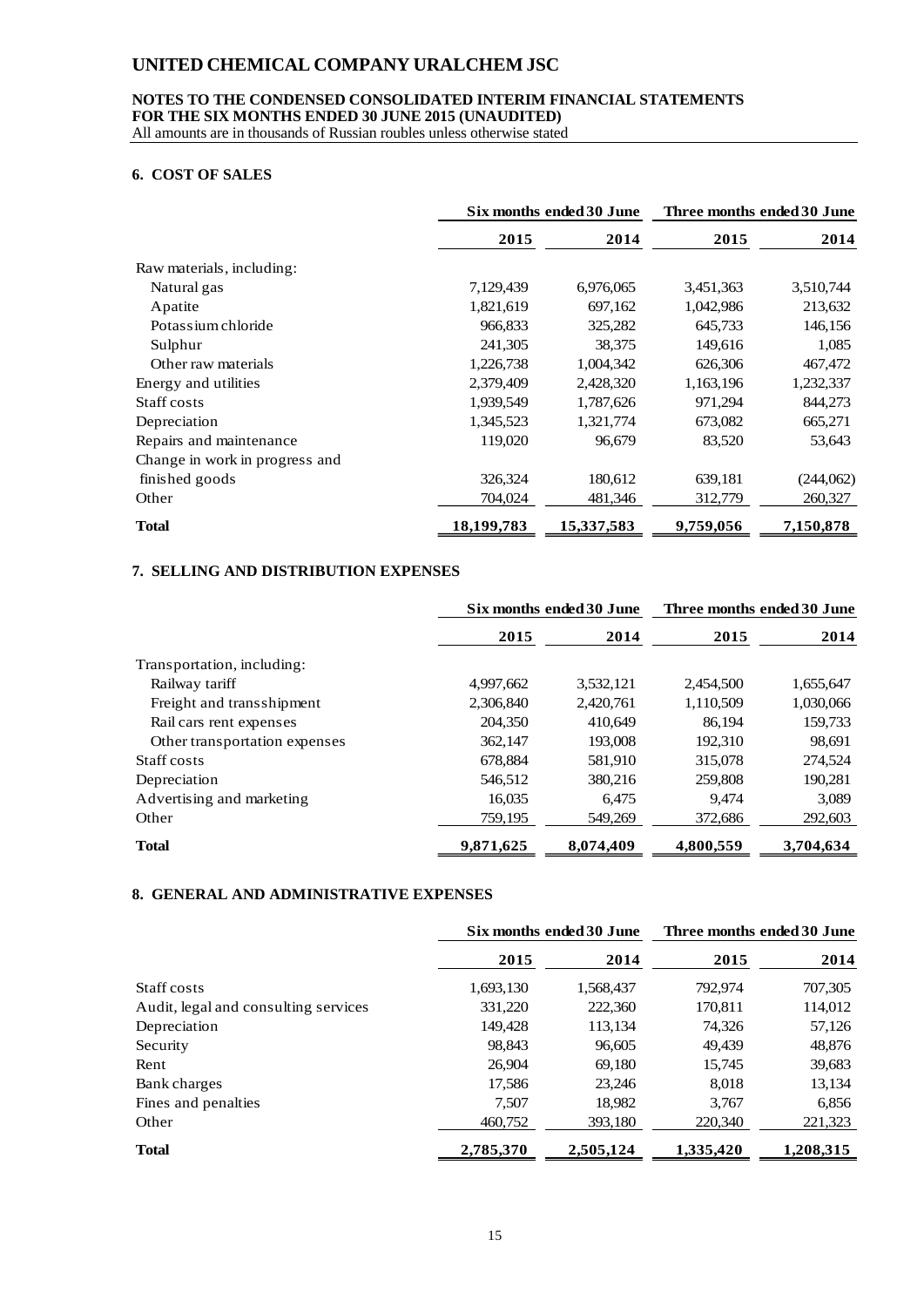#### **NOTES TO THE CONDENSED CONSOLIDATED INTERIM FINANCIAL STATEMENTS FOR THE SIX MONTHS ENDED 30 JUNE 2015 (UNAUDITED)**

All amounts are in thousands of Russian roubles unless otherwise stated

#### **9. INTEREST AND OTHER FINANCE EXPENSE**

|                                              | Six months ended 30 June |           | Three months ended 30 June |           |
|----------------------------------------------|--------------------------|-----------|----------------------------|-----------|
|                                              | 2015                     | 2014      | 2015                       | 2014      |
| Interest on loans and borrowings             | 6,278,989                | 3,731,740 | 2,915,954                  | 1,895,238 |
| Interest on obligations under finance leases | 205,630                  | 190.332   | 101,167                    | 97,568    |
| Impairment of financial assets               |                          |           |                            |           |
| (refer to Note 15)                           | 4,785,636                |           | 690,681                    |           |
| Other                                        | 606                      |           | 606                        |           |
| <b>Total</b>                                 | 11,270,861               | 3,922,072 | 3,708,408                  | 1,992,806 |

#### **10. PROPERTY, PLANT AND EQUIPMENT**

#### **Acquisitions and disposals**

During the six months ended 30 June 2015, the Group acquired property, plant and equipment with a cost of RUB 1,656,934 (six months ended 30 June 2014: RUB 2,086,022) including machinery, equipment and transport leased under a number of finance lease agreements for the amount of RUB nil (six months ended 30 June 2014: RUB 262,822). Acquisitions under finance lease agreements represent a non-cash investing and financing activity which is not reflected in the condensed consolidated statement of cash flows.

As at 30 June 2015, property, plant and equipment included advances paid for acquisition of property, plant and equipment in the amount of RUB 803,038 (31 December 2014: RUB 486,982).

The Group also disposed of certain of its machinery and tools with a carrying amount of RUB 103,497 (six months ended 30 June 2014: RUB 130,868).

#### **Assets pledged as collateral**

As at 30 June 2015, the carrying values of property, plant and equipment pledged to secure loans and borrowings granted to the Group amounted to RUB 4,619,114 (31 December 2014: RUB 5,355,499) (refer to Note 14).

#### **11. INVESTMENTS IN ASSOCIATES**

|                         |                           |                                       |                 | <b>Effective ownership, %</b> |
|-------------------------|---------------------------|---------------------------------------|-----------------|-------------------------------|
| Name of associate       | <b>Principal activity</b> | <b>Principal place</b><br>of business | 30 June<br>2015 | <b>31 December</b><br>2014    |
|                         | Production of mineral     | Perm region,                          |                 |                               |
| Uralkali JSC (i) (iii)  | fertilisers               | <b>Russian Federation</b>             | 26.37           | 19.99                         |
|                         |                           | Karelia.                              |                 |                               |
| NPK Karbon-Shungit (ii) | Mining and processing     | <b>Russian Federation</b>             | 49.70           | 49.70                         |
|                         |                           | Moscow region,                        |                 |                               |
| ZhDTsekh (ii)           | Other services            | <b>Russian Federation</b>             | 50.00           | 50.00                         |
|                         |                           | Perm region,                          |                 |                               |
| Promkanal-Techno (iv)   | Other services            | <b>Russian Federation</b>             | 32.50           |                               |

(i) On 19 December 2013 the Group acquired 19.99% interest in Uralkali JSC. Although the Group held less than 20% in the share capital of the company and it had less than 20% of the voting power at shareholder meetings, the Group exercised significant influence by virtue of the presence of its related parties on the board of the directors of the company. Members of the Board of Directors are subject to reelection on an annual basis. In May 2015 as a result of share buy-back program carried out by Uralkali JSC, effective ownership of the Company in the share capital of Uralkali JSC increased to 26.37%.

(ii) Pursuant to a shareholder agreement, the Company has the right to cast 49.7% and 50.0% of the votes at shareholder meetings of NPK Karbon-Shungit and ZhDTsekh respectively. The Company does not have the power to excercise joint control over ZhDTsekh.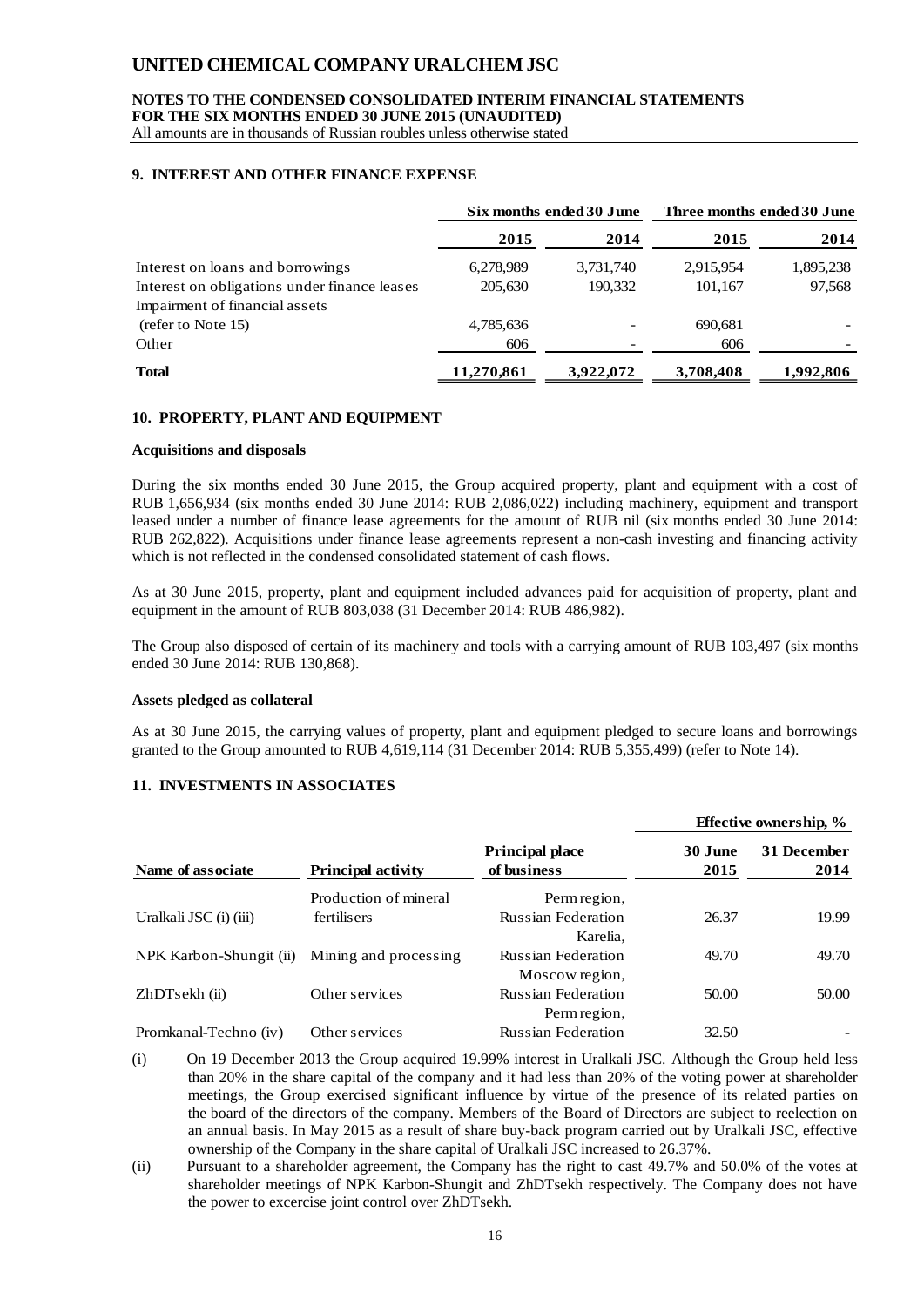## **NOTES TO THE CONDENSED CONSOLIDATED INTERIM FINANCIAL STATEMENTS FOR THE SIX MONTHS ENDED 30 JUNE 2015 (UNAUDITED)**

All amounts are in thousands of Russian roubles unless otherwise stated

- (iii) As at 30 June 2015, the fair value of the Group's interest in Uralkali JSC, which is listed on the stock exchanges of London and Moscow, was RUB 84,570,471 (31 December 2014: RUB 76,633,016) based on the quoted market prices available, which is a level 1 input in terms of IFRS 13.
- (iv) In June 2015 the Company acquired a 32.5% share in OOO "Promkanal-Techno".

Summarized financial information in respect of Uralkali JSC is set out below. It represents amounts shown in the associate's financial statements prepared in accordance with IFRSs and adjusted by the Group for equity accounting purposes:

|                         | 30 June 2015  | 31 December 2014 |
|-------------------------|---------------|------------------|
| Current assets          | 185,168,000   | 181,222,000      |
| Non-current assets      | 837,932,015   | 857, 145, 378    |
| Current liabilities     | (65,909,000)  | (50, 478, 000)   |
| Non-current liabilities | (431,942,849) | (428, 431, 000)  |
| <b>Net assets</b>       | 525,248,166   | 559,458,378      |

|                                                         | Six months ended<br>30 June 2015 | Six months ended<br><b>30 June 2014</b> |
|---------------------------------------------------------|----------------------------------|-----------------------------------------|
| Revenue                                                 | 89,668,295                       | 60,371,956                              |
| Profit for the period                                   | 20,015,560                       | 1,260,610                               |
| Other comprehensive income for the period               | (113,557)                        | (96,249)                                |
| Total comprehensive income for the period               | 19,902,003                       | 1,164,361                               |
| Dividends received from the associate during the period |                                  | (957, 141)                              |

Reconciliation of the above summarised financial information to the carrying amount of the interest in Uralkali JSC recognised in the consolidated interim financial statements:

|                                                              |              | 30 June 2015 31 December 2014 |
|--------------------------------------------------------------|--------------|-------------------------------|
| Net assets of the associate                                  | 525,248,166  | 559,458,378                   |
| Non-controlling interests                                    | (391, 347)   | (882, 115)                    |
| Proportion of the Group's ownership interest in Uralkali JSC | 138,408,155  | 111,714,694                   |
| Effect of buyback                                            | (22,713,062) |                               |
| Goodwill                                                     | 1.824.004    | 1,824,004                     |
| Carrying amount of the Group's interest in Uralkali JSC      | 117,519,096  | 113,538,698                   |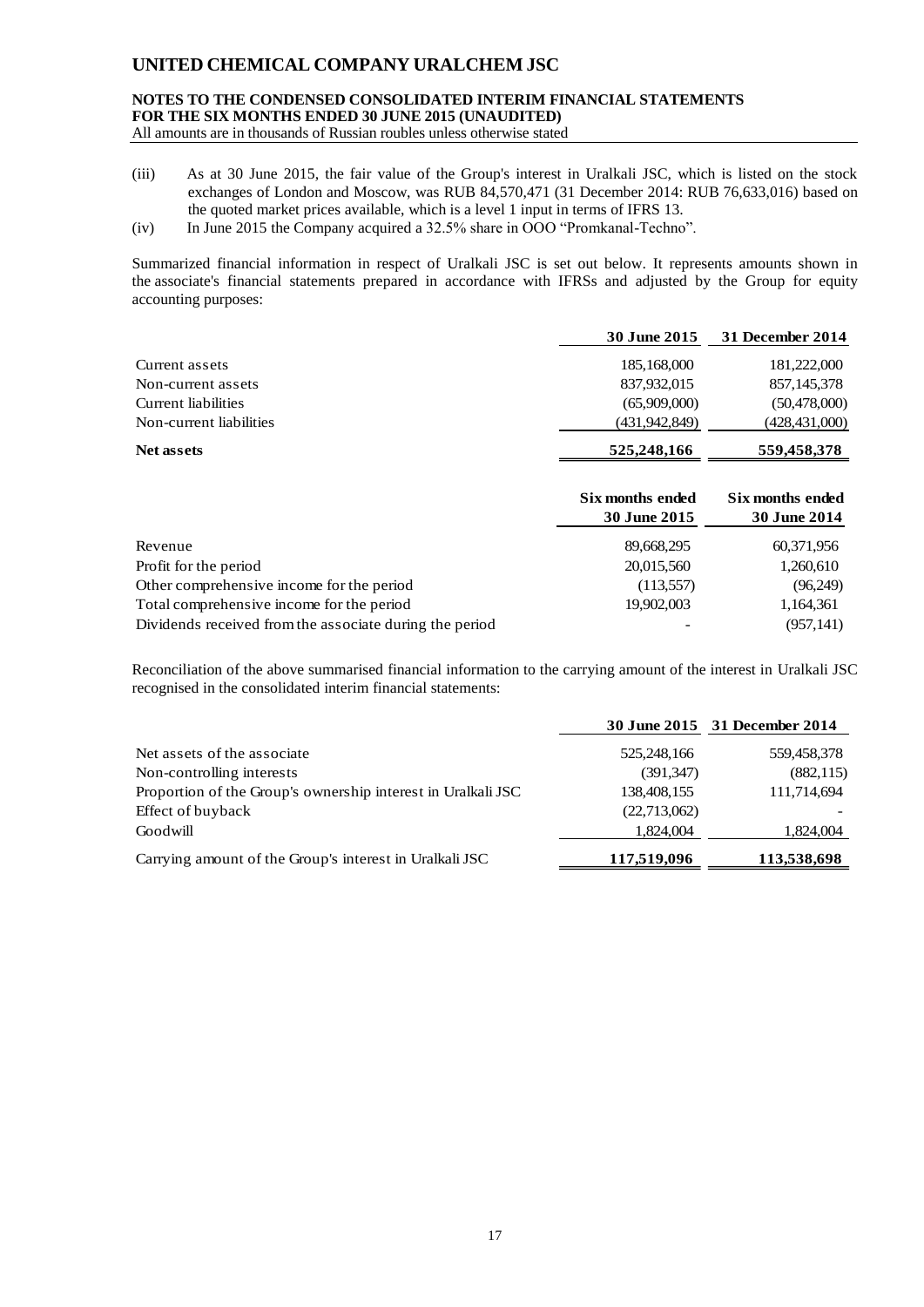#### **NOTES TO THE CONDENSED CONSOLIDATED INTERIM FINANCIAL STATEMENTS**

**FOR THE SIX MONTHS ENDED 30 JUNE 2015 (UNAUDITED)**

All amounts are in thousands of Russian roubles unless otherwise stated

#### **12. INVENTORIES**

|                                                                  | 30 June 2015 | 31 December 2014 |
|------------------------------------------------------------------|--------------|------------------|
| Inventories expected to be utilised after<br>twelve months       |              |                  |
| Catalytic agents                                                 | 1,082,892    | 954,057          |
| Other inventories                                                | 101,586      | 102,620          |
|                                                                  | 1,184,478    | 1,056,677        |
| Inventories expected to be utilised in<br>the next twelve months |              |                  |
| Finished goods                                                   | 3,029,851    | 3,484,074        |
| Raw materials, net of allowance for obsolescence                 | 2,176,663    | 1,805,987        |
| Work in-progress                                                 | 366,917      | 259,839          |
| Goods for resale                                                 | 21,494       | 673              |
|                                                                  | 5,594,925    | 5,550,573        |
| <b>Total</b>                                                     | 6,779,403    | 6,607,250        |

During the six months ended 30 June 2015, the Group recognised a write down of RUB 89,273 to reduce the carrying value of inventories to net realisable value (year ended 31 December 2014: RUB 58,959).

At 30 June 2015, raw materials were presented net of an allowance for obsolescence of RUB 120,225 (31 December 2014: RUB 153,954). During the six months ended 30 June 2015, the Group recognised RUB 14,881 (six months ended 30 June 2014: RUB 20,449) and released RUB 48,610 (six months ended 30 June 2014: RUB 32,706) of allowance for obsolescence of raw materials.

### **13. EQUITY**

Share capital of the Company amounts to RUB 2,000,000 and is divided into 500,000,000 ordinary shares of the nominal value of 4 Russian roubles each.

#### **Dividends**

The statutory financial statements of the Group entities are the basis for the profit distribution and other appropriations.

#### **Earnings per share**

Earnings per share were calculated by dividing net profit attributable to shareholders of the Company for the six months ended 30 June 2015 and 2014 by the weighted average number of ordinary shares in issue during those years.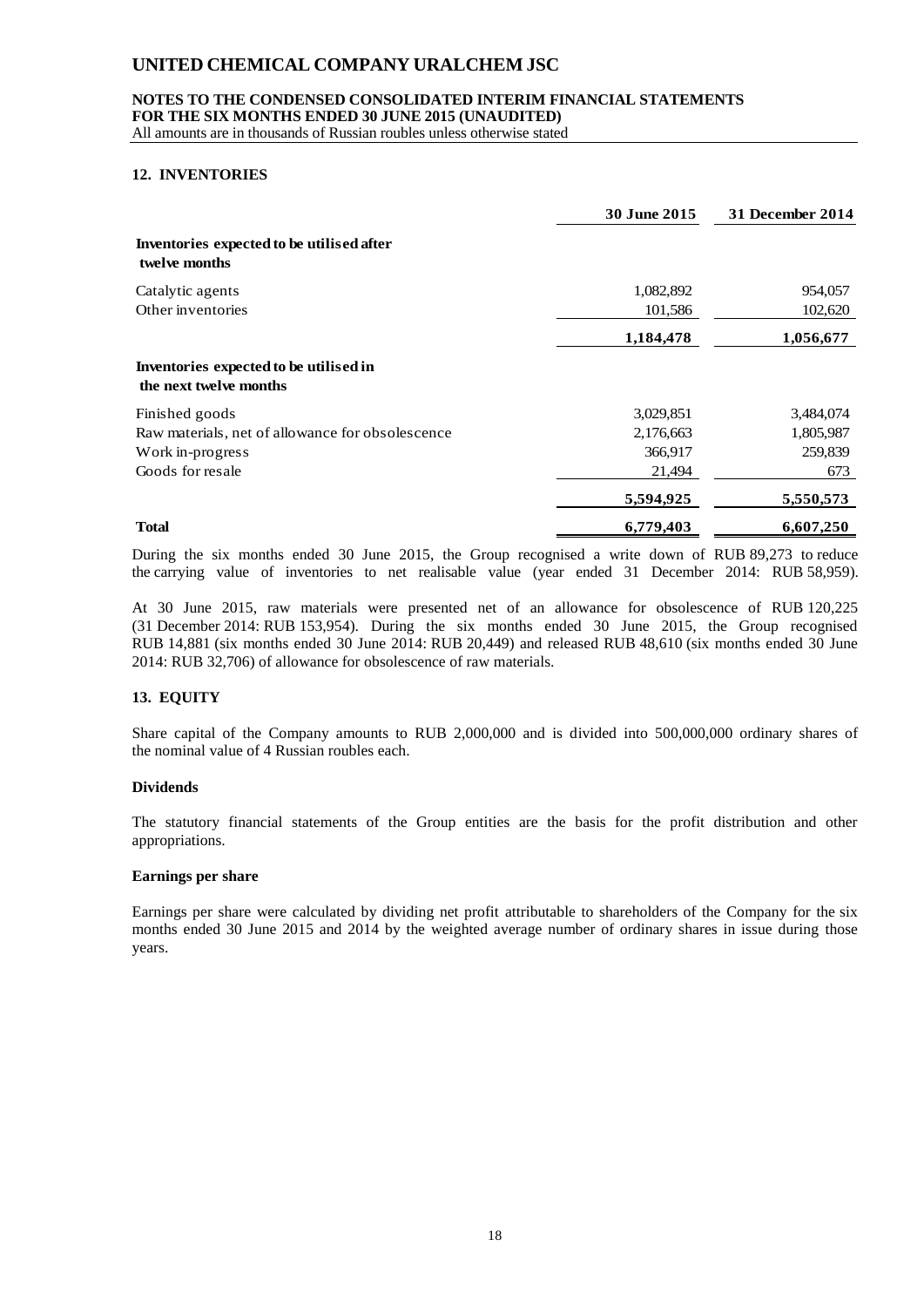## **NOTES TO THE CONDENSED CONSOLIDATED INTERIM FINANCIAL STATEMENTS**

**FOR THE SIX MONTHS ENDED 30 JUNE 2015 (UNAUDITED)**

All amounts are in thousands of Russian roubles unless otherwise stated

#### **14. LOANS AND BORROWINGS**

|                                               | 30 June 2015 | 31 December 2014 |
|-----------------------------------------------|--------------|------------------|
| Loans denominated in USD                      | 244,549,981  | 248,166,802      |
| Loans denominated in EUR                      | 4,519,247    | 5,245,959        |
| Loans denominated in RUR                      | 2,347        | 2,786            |
| <b>Total</b>                                  | 249,071,575  | 253,415,547      |
| Less: current portion repayable within twelve |              |                  |
| months and shown under current liabilities    | (4,827,456)  | (3,786,100)      |
| Long-term portion of loans and borrowings     | 244,244,119  | 249,629,447      |

#### **Loans denominated in USD**

The loans denominated in USD had a weighted average annual interest rate of 5.0% during the six months ended 30 June 2015 (2014: 4.8%) and included the borrowings in the amount of RUB 244,549,981 (31 December 2014: RUB 248,166,802) at fixed rates varying from 3.2% to 6.0% (31 December 2014: from 3.1% to 9.0%).

The loans denominated in USD are due in the years 2015 to 2020. As at 30 June 2015 USD-denominated loans in the amount of RUB 243,236,643 (31 December 2014: RUB 245,763,498) were secured by 19.99% of Uralkali JSC's (31 December 2014: 19.99%).

#### **Loans denominated in EUR**

The loans denominated in EUR had a weighted average annual interest rate of 4.1% during the six months ended 30 June 2015 (2014: 2.9%) and included the following borrowings:

- RUB 4,233,882 (31 December 2014: RUB 4,872,405) at floating rates linked to Euribor 3m and Euribor 6m varying from 2.7% to 3.7% (31 December 2014: from 2.7% to 3.7%) per annum and
- other loans in the amount of RUB 285,365 (31 December 2014: 373,554) at fixed rated varying from 3.5% to 5.5% (31 December 2014: 3.5%).

In March 2014 the Group reached an agreement with ABLV Bank to obtain a loan in the amount of RUB 1,597,563 (exchange rate of the Central Bank of Russia as at 14 August 2014) denominated in EUR, which matures in March 2019 and with the first repayment scheduled in August 2015 to partially finance the purchase of 55.0% share in Ventamonjaks. The interest rate is linked to Euribor 6m. Commission under the agreement was RUB 13,071 (exchange rate of the Central Bank of Russia as at 14 August 2014).

As at 30 June 2015, EUR-denominated loans in the amount of RUB 4,233,882 (31 December 2014: RUB 4,872,404) were secured by 51.0% of SIA Riga Fertilisers Terminal's shares (31 December 2014: 51.0%) and certain property, plant and equipment.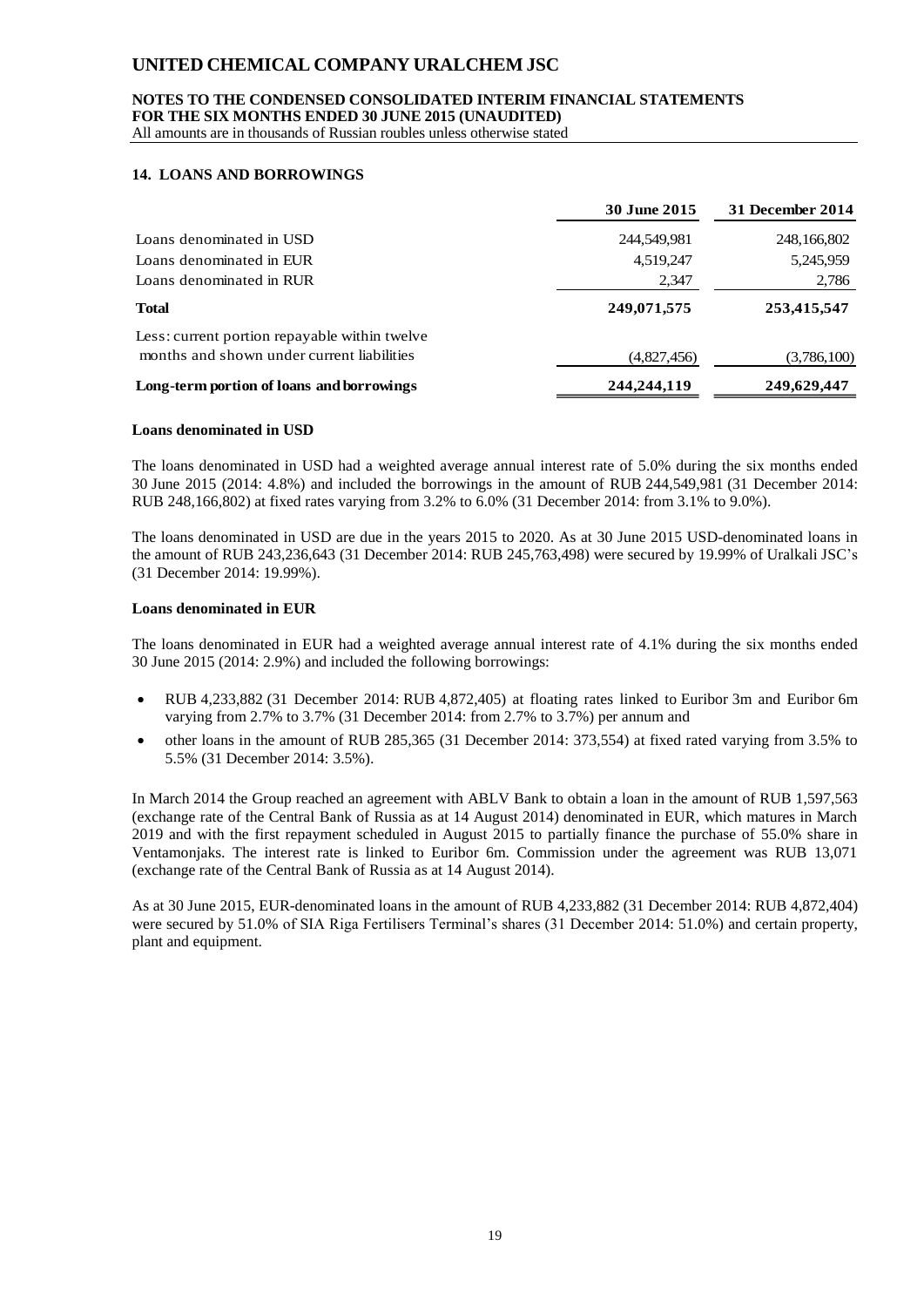#### **NOTES TO THE CONDENSED CONSOLIDATED INTERIM FINANCIAL STATEMENTS FOR THE SIX MONTHS ENDED 30 JUNE 2015 (UNAUDITED)**

All amounts are in thousands of Russian roubles unless otherwise stated

Total loans and borrowings were repayable as follows:

|                                                      | <b>30 June 2015</b> | 31 December 2014 |
|------------------------------------------------------|---------------------|------------------|
| Due within three months                              | 44.146              | 832,546          |
| Due from three to six months                         | 70,025              | 947,542          |
| Due from six to twelve months                        | 4,713,285           | 2,006,012        |
| Total current portion repayable within twelve months | 4,827,456           | 3,786,100        |
| Due in the second year                               | 6,838,401           | 5,151,746        |
| Due in the third year                                | 9,749,513           | 7,879,698        |
| Due in the fourth year                               | 14,429,463          | 12,198,361       |
| Due in the fifth year                                | 14.449.032          | 15,664,617       |
| Due thereafter                                       | 198,777,710         | 208,735,025      |
| Total long-term portion of loans and borrowings      | 244,244,119         | 249,629,447      |

As at 30 June 2015, the Group's bank loans were subject to restrictive covenants, including but not limited to:

- positive net-assets requirement;
- negative pledge for shares and property pledges;
- limits for material sale of assets and payment of dividends;
- limits for acquisitions of any companies or any shares or securities;
- limits for merger, consolidation or corporate reconstructions;
- limits for loans and guarantees given;
- set-up limits for the amount of cash collections of certain Group subsidiaries that have to be transferred to the accounts at defined banks;
- set-up limits for the annualised "debt and net debt/EBITDA" ratio and other financial covenants.

All loan agreements have acceleration clauses, allowing creditors to increase interest rates and to request early repayment of outstanding amounts in case of non-compliance with these covenants.

The Group anticipated that the financial covenant on the loans received from VTB Capital PLC providing for the assets of the Company to exceed its liabilities would be breached at 30 June 2015. The Company received waiver letter from VTB Capital PLC, that no Event of Default would have occurred.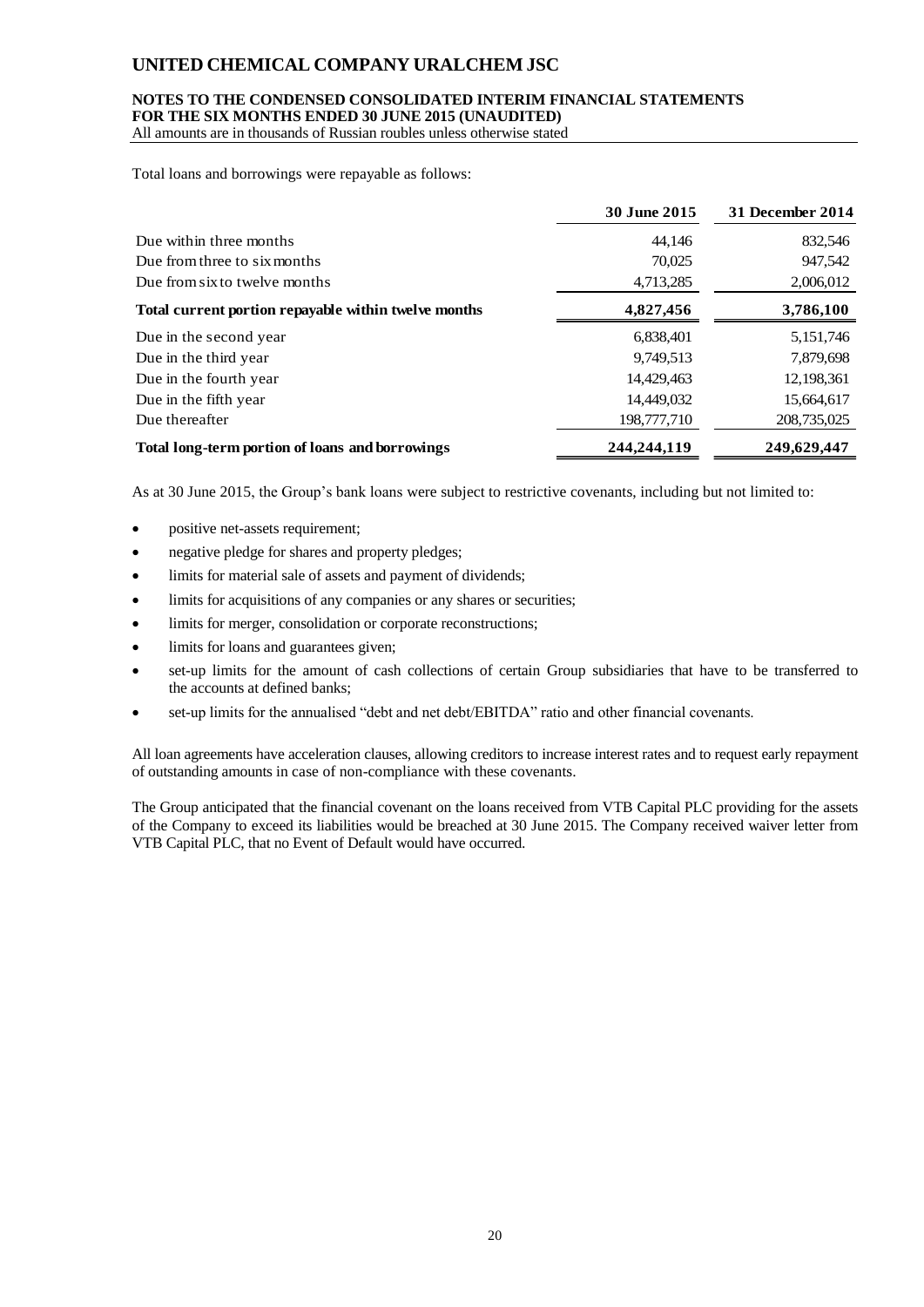**NOTES TO THE CONDENSED CONSOLIDATED INTERIM FINANCIAL STATEMENTS FOR THE SIX MONTHS ENDED 30 JUNE 2015 (UNAUDITED)**

All amounts are in thousands of Russian roubles unless otherwise stated

#### **15. RELATED PARTIES TRANSACTIONS AND OUTSTANDING BALANCES**

Related parties include shareholders, entities under common ownership and control with the Group and members of key management personnel. The Group enters into transactions with related parties in the ordinary course of business for the purchase and sale of goods and services and in relation to the provision of financing arrangements to and from its parent company or entities under common ownership and control.

The Group had the following outstanding balances with related parties:

|                                                                                            | 30 June 2015 | <b>31 December 2014</b> |
|--------------------------------------------------------------------------------------------|--------------|-------------------------|
| <b>Parent company</b>                                                                      |              |                         |
| Other receivables                                                                          | 111          | 112                     |
| Loans issued, at amortised cost                                                            | 1,666,781    | 2,419,164               |
| Loans and borrowings                                                                       | (1,268,892)  | (1,659,405)             |
| Entities under common ownership and control<br>with the Group and key management personnel |              |                         |
| Trade and other receivables                                                                | 197,482      | 202,012                 |
| Advances paid and prepaid expenses                                                         | 89,907       | 34.891                  |
| Loans issued, at amortised cost                                                            | 530,066      |                         |
| Loans and borrowings                                                                       | (56,264)     | (57,983)                |

The Group entered into the following transactions with related parties:

|                                             | Six months ended<br>30 June 2015 | Six months ended<br><b>30 June 2014</b> |
|---------------------------------------------|----------------------------------|-----------------------------------------|
| <b>Parent company</b>                       |                                  |                                         |
| Interest income                             | 18,654                           |                                         |
| Interest expense                            | (28, 414)                        | (69,040)                                |
| Entities under common ownership and control |                                  |                                         |
| Sales of goods and services                 | 1,281,113                        | 941,716                                 |
| Purchases of goods and services             | (1,114,873)                      | (547,606)                               |
| Interest expense                            | (40, 812)                        | (365)                                   |
| Interest income                             | 17,161                           | 1,855                                   |
| Other income, net                           | 4,079                            | 4,776                                   |

#### **Transactions with related parties**

#### *Sale and purchases of goods*

Sales of goods to related parties were made on market terms. Sales of services, which mainly consisted of sales of electricity and heat energy, were made at prices established by the Federal Tariff Service, a government regulator responsible for establishing and monitoring the prices on the utility market in the Russian Federation.

Purchases from related parties which primarily included purchases of raw materials for production of nitrogen fertilisers were made at market prices plus an insignificant premium of 1.0% to 2.0% as reimbursement for operating expenses of those entities.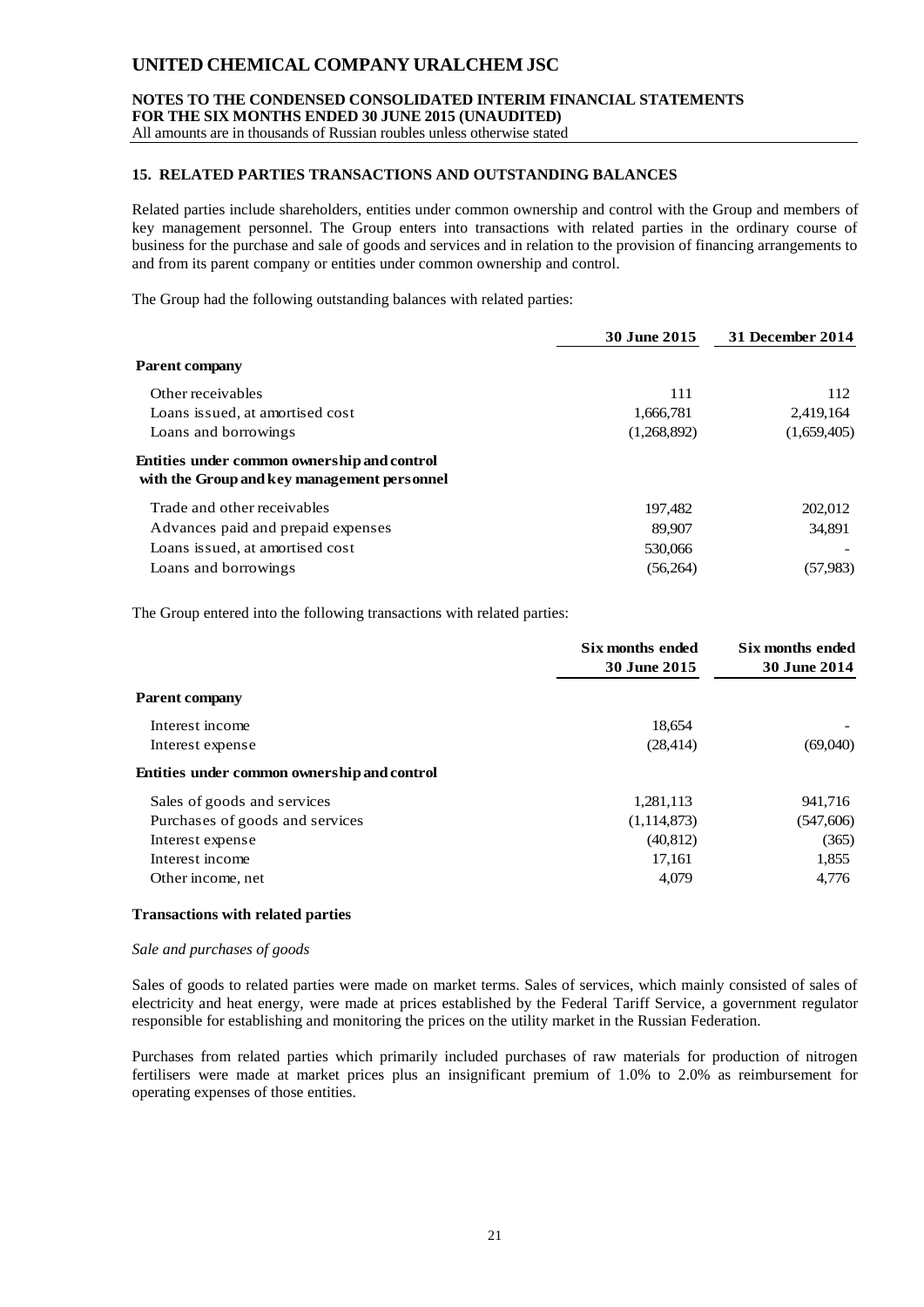## **NOTES TO THE CONDENSED CONSOLIDATED INTERIM FINANCIAL STATEMENTS FOR THE SIX MONTHS ENDED 30 JUNE 2015 (UNAUDITED)**

All amounts are in thousands of Russian roubles unless otherwise stated

#### *Loan given to a related party*

During the six months ended 30 June 2015 the Group granted a loan to a related party. The management believes that it is not probable that the loan will be recovered. In these condensed consolidated interim financial statements the loan was fully provided for with the impairment of RUB 4,785,636 recognized in the statement of profit or loss.

#### *Dividends received from associated company*

On 9 June 2014, it was resolved by the shareholders meeting of Uralkali JSC to approve payment of a final dividend for the year 2013 of 1.63/8.15 RUB per one Ordinary Share/GDR. The total amount of dividends payable to the Company was RUB 957,141 including withholding tax of RUB 86,143.

#### **Compensation of key management personnel**

The compensation of key management personnel of the Group for the six months ended 30 June 2015 comprised salaries and cash bonuses in the amount of RUB 293,352 (six months ended 30 June 2014: RUB 166,149), including social taxes in the amount of RUB 46,158 (six months ended 30 June 2014: RUB 14,565) and share-based payment to management in the amount of 0 RUB (six months ended 30 June 2014: RUB 63,486).

#### **16. COMMITMENTS AND CONTINGENCIES**

#### **Purchase of natural gas**

In December 2012, the Group entered into binding purchase agreements with Gazprom and Novatek, to purchase defined volumes of natural gas.

Future minimum costs under non-cancellable purchase agreements were as follows:

|                            | 30 June 2015 | 31 December 2014 |  |
|----------------------------|--------------|------------------|--|
| Due in one year            | 13,807,391   | 14,913,462       |  |
| Due from two to five years | 19.114.155   | 28,069,330       |  |
| <b>Total</b>               | 32,921,546   | 42,982,792       |  |
|                            |              |                  |  |

#### **Capital commitments**

As at 30 June 2015, the Group's contractual capital commitments for the acquisition of property, plant and equipment amounted to RUB 1,320,319 (31 December 2014: RUB 692,596).

#### **Operating leases: Group as a lessee**

The Group leases certain machinery, equipment and office premises. The respective lease agreements have an average life of one to five years with no renewal option at the end of the lease term.

Future minimum rental expenses under non-cancellable operating leases were as follows:

|                            | 30 June 2015 | 31 December 2014 |
|----------------------------|--------------|------------------|
| Due in one year            | 487,935      | 725,634          |
| Due from two to five years | 954.880      | 1.095.944        |
| <b>Total</b>               | 1,442,815    | 1,821,578        |
|                            |              |                  |

#### **Litigation**

The Group has a number of claims and litigations relating to sales and purchases. Management believes that none of these claims, individually or in aggregate, will have a material adverse impact on the Group.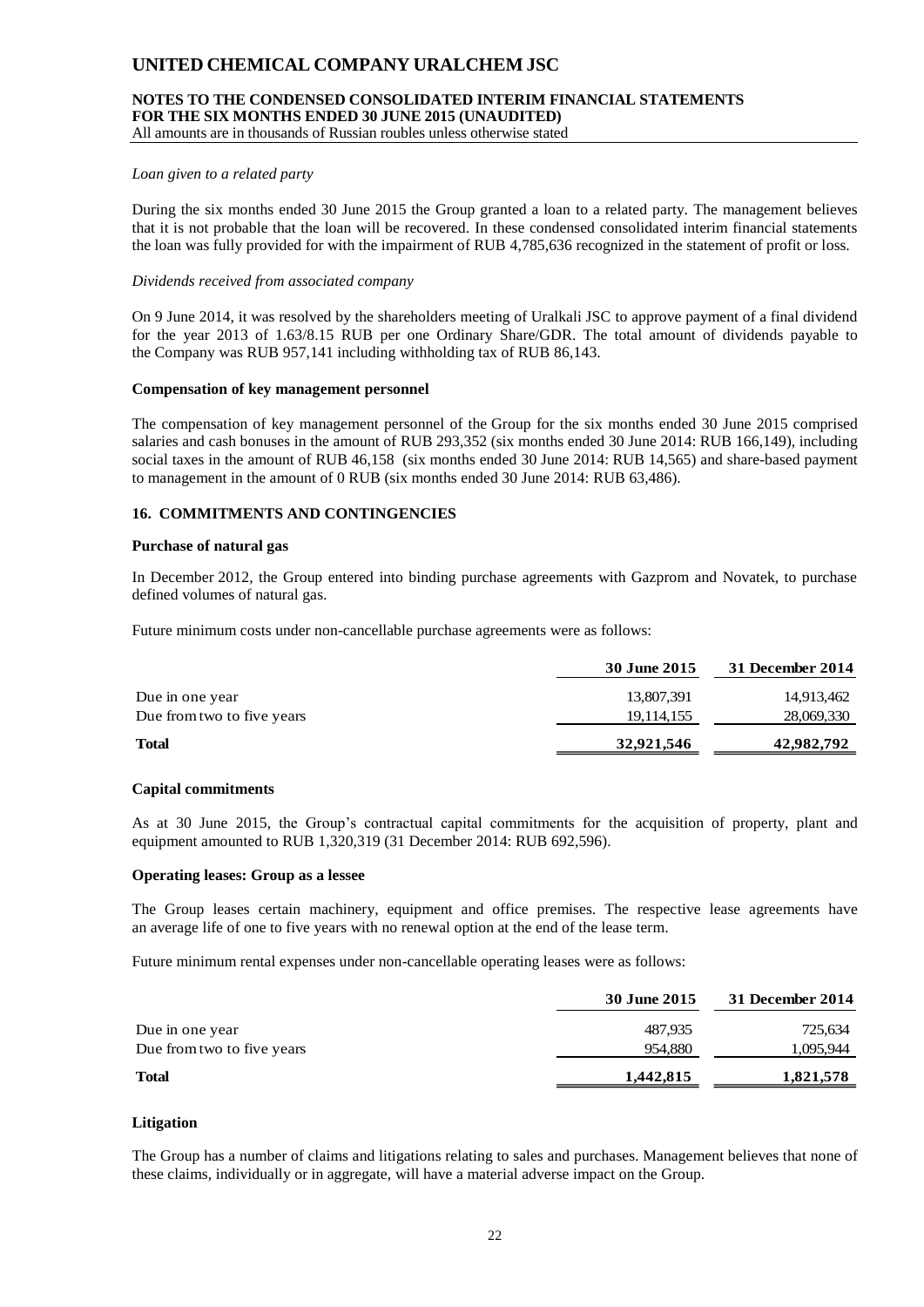**NOTES TO THE CONDENSED CONSOLIDATED INTERIM FINANCIAL STATEMENTS FOR THE SIX MONTHS ENDED 30 JUNE 2015 (UNAUDITED)**

All amounts are in thousands of Russian roubles unless otherwise stated

#### **Taxation contingencies in the Russian Federation**

Laws and regulations affecting business in the Russian Federation continue to change rapidly. Management's interpretation of such legislation as applied to the activity of the Group may be challenged by the relevant regional and federal authorities. Recent events suggest that the tax authorities are taking a more assertive position in their interpretation of the legislation and assessments and as a result, it is possible that transactions and activities that have not been challenged in the past may be challenged. Fiscal periods generally remain open to tax audit by the authorities in respect of taxes for three calendar years proceeding the year of tax audit. Under certain circumstances reviews may cover longer periods. Management believes that it has provided adequately for tax liabilities based on its interpretations of tax legislation. [Where uncertainty exists, the Group has accrued tax liabilities as management's best estimate of the probable outflow of resources which will be required to settle such liabilities]. However, the relevant authorities may have differing interpretations, and the effects on the financial statements could be significant.

In 2014, amendments were introduced into the Russian tax legislation in respect of taxation of profit of controlled foreign companies. According to these changes, the 2015 undistributed profits of the Group foreign subsidiaries, recognized as controlled foreign companies, may result in an increase of the tax base of the controlling entities in 2016. The Group is formulating its tax planning strategy with regard to the foreign subsidiaries.

#### **Environmental matters**

The Group is subject to extensive federal, state and local environmental controls and regulations in the regions of the Russian Federation in which it operates. The Group's operations involve the discharge of materials, contaminants and waste water into the environment that could potentially impact on flora and fauna, and give rise to other environmental concerns.

The Group's management believes that its production facilities are in compliance with all current existing environmental legislation in the regions in which it operates. However, environmental laws and regulations continue to evolve.

The Group is unable to predict the timing or extent to which those laws and regulations may change. Such change, if it occurs, may require that the Group modernise technology and upgrade production equipment to meet more stringent standards.

Management of the Group regularly reassesses environmental obligations related to its operations. Estimates are based on management's understanding of current legal requirements and the terms of licence agreements. Should the requirements of applicable environmental legislation change or be clarified and amended, the Group may incur additional environmental obligations.

#### **Russian Federation risk**

Emerging markets such as Russia are subject to different risks than more developed markets, including economic, political and social, and legal and legislative risks. Laws and regulations affecting businesses in the Russian Federation continue to change rapidly, tax and regulatory frameworks are subject to varying interpretations. The future economic direction of the Russian Federation is heavily influenced by the fiscal and monetary policies adopted by the government, together with developments in the legal, regulatory, and political environment. Because Russia produces and exports large volumes of oil and gas, its economy is particularly sensitive to the price of oil and gas on the world market.

Starting from March 2014, sanctions have been imposed by the U.S. and E.U. on certain Russian officials, businessmen and companies.

In December 2014, the Central Bank of the Russian Federation significantly increased its key interest rate, which resulted in growth of interest rates on domestic borrowings. International credit agencies downgraded Russia's long-term foreign currency sovereign rating with a negative outlook.

During 2015 the economic situation is more stable, although the above mentioned events have led to reduced access of the Russian businesses to international capital markets, increased inflation, slackening of the economic growth rates and other negative economic consequences. The impact of further economic developments on future operations and financial position of the Group is at this stage difficult to determine.